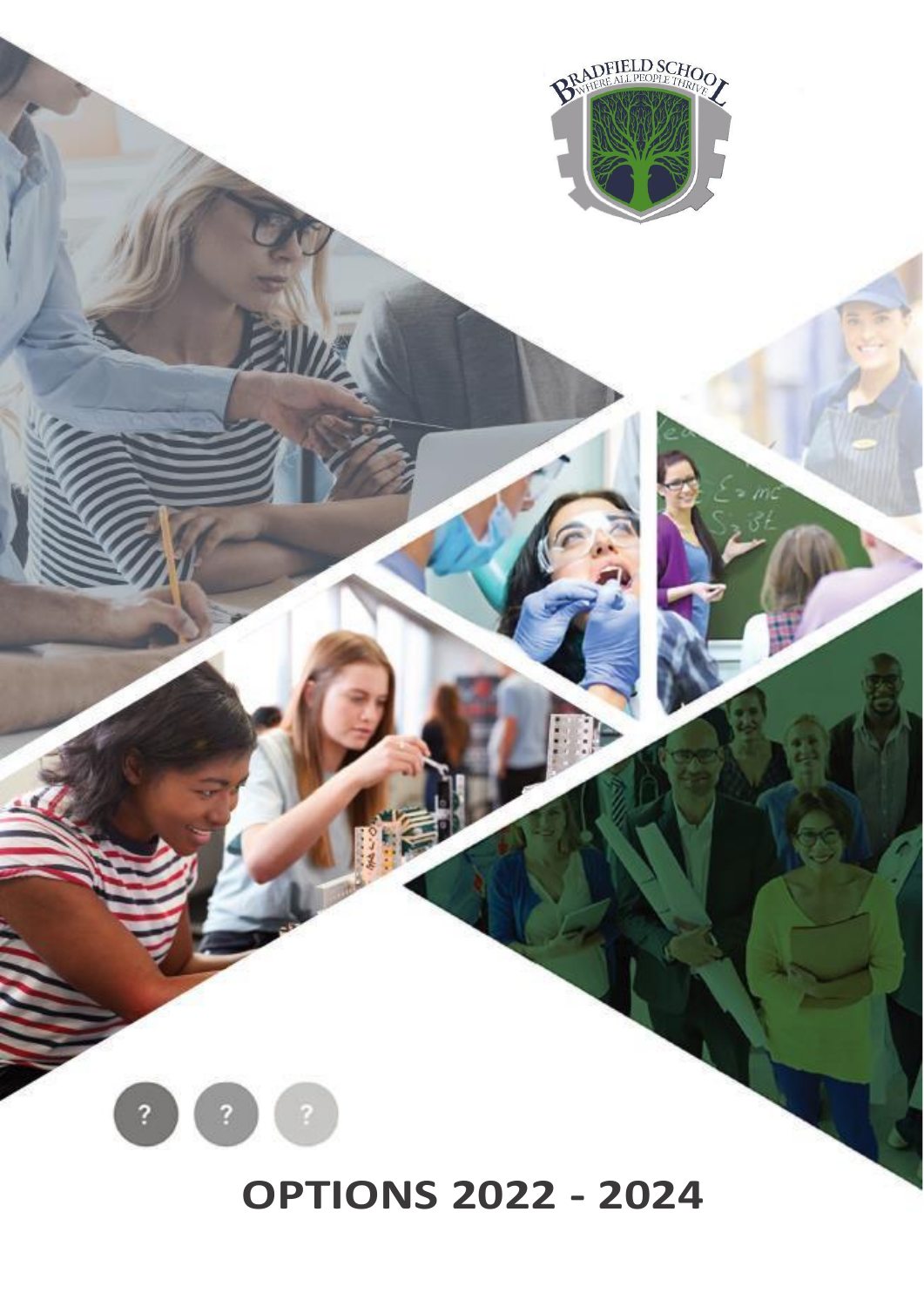### Introduction

Please find enclosed details of all optional subjects on offer for September 2022. This is always a very exciting time for Year 9s as they consider the Key Stage 4 courses they wish to study.

Students are currently watching presentations in form time from each subject area with key staff identified for further questions or queries. We have also outlined the do's and don'ts (see below) to help our students make the best and most informed decisions they can.

If you have any other questions, then please do contact those on the 'who can help?' list.

### Student Do's and don'ts

- **Do** listen to each subject and consider if this might be something you are interested in (keep an open mind)
- **Do** go and speak with members of staff during the next few weeks if you have any questions (also speak to your subject teachers)
- **Do** talk to parents/carers and consider their opinions, but, **don't** let anyone decide for you
- **Do** consider subjects you will enjoy and be successful in
- **Don't** decide based on other people- pupils or teachers
- **Don't** rush, think about this carefully and keep accessing the support on offer in order to make the best choices

### Who can help?

There are people in school who can support you in making the best choices. These are:

- Form tutor
- Mr Beard Head of Year 9
- Subject teachers
- Mr May, Mrs Bott, Mrs Banks

### Other things to consider

In our presentation, we have also covered the English Baccalaureate. Information regarding this suite of qualifications can be found on the Parents' Information slides or following the link below.

[https://www.gov.uk/government/publications/english-baccalaureate-ebacc/english-baccalaureate](https://www.gov.uk/government/publications/english-baccalaureate-ebacc/english-baccalaureate-ebacc)[ebacc](https://www.gov.uk/government/publications/english-baccalaureate-ebacc/english-baccalaureate-ebacc)

I wish you all the very best at this important time. Please do speak to those who can help you through this process.

Best wishes

Mr A May *Headteacher*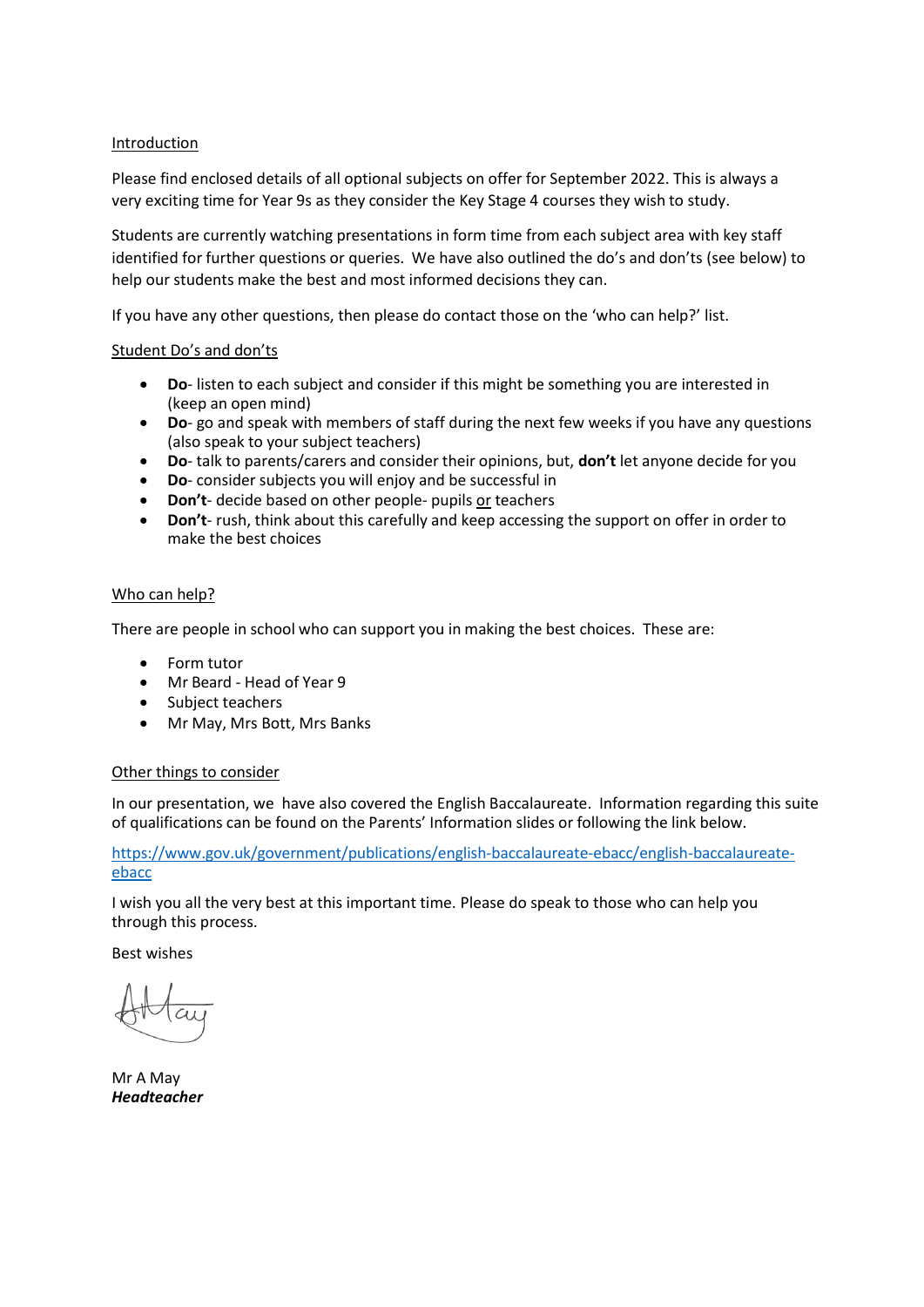# **Art & Design**

**Examination Board** AQA

# **Who can I ask about this course?**

Head of Subject Area: Mrs S Drabble Subject Teachers: Mrs S Drabble Ms C White, Mrs N Eyre

### **What Will I Learn To Do?**

You will complete a wide range of activities which include making and investigating ideas and developing a deeper understanding of Art, Craft and Design. You will work in a variety of materials and media, completing art projects based within different Art disciplines such as; drawing, painting, collage, mixed media, printmaking, sculpture, graphic design, three-dimensional design and digital photography/digital manipulation. You will explore the work of other artists, craftspeople and designers and use their work to inspire your own.

You will develop your own art skills, techniques, creativity, thinking and extend your knowledge and understanding ofthe visual world.

### **What skills do I need?**

- Able to Investigate and able to experiment with media...take risks.
- Strong basic art skills (such as drawing, colour work, sketching, painting, presentation techniques).
- Creativity, imagination and a **genuine interest** in Art & Design.
- Able to independently research different topics, artists and themes.
- Time management/working to deadlines.

### **How will the course be assessed and is it tiered?**

The scheme of assessment consists of two components:

- **Coursework**: 60% A submission of your best work selected from the 3 projects completed within Year 10 & Year 11
- **Controlled Test:** 40% One assignment set by the exam board, several weeks preparing and then a final outcome produced in ten hours of supervised time.

### **What qualifications can I gain?** GCSE grades 9 - 1

### **What is next for me after this course?**

'A' Level Art and Design/Photography/Product Design/Textiles or college-based Art & Design BTEC/National Diploma courses all leading onto Degree courses or careers in the Creative Industry sector.

### **Is there anything else I need to know?**

At the end of the course you will produce a public exhibition of all your individual practical artwork and final outcomes.

You need a lot of commitment for this subject to successfully complete this GCSE. You will have to do as much work in your own time as you do in school. Lunchtime and after-school clubs run every week to help you.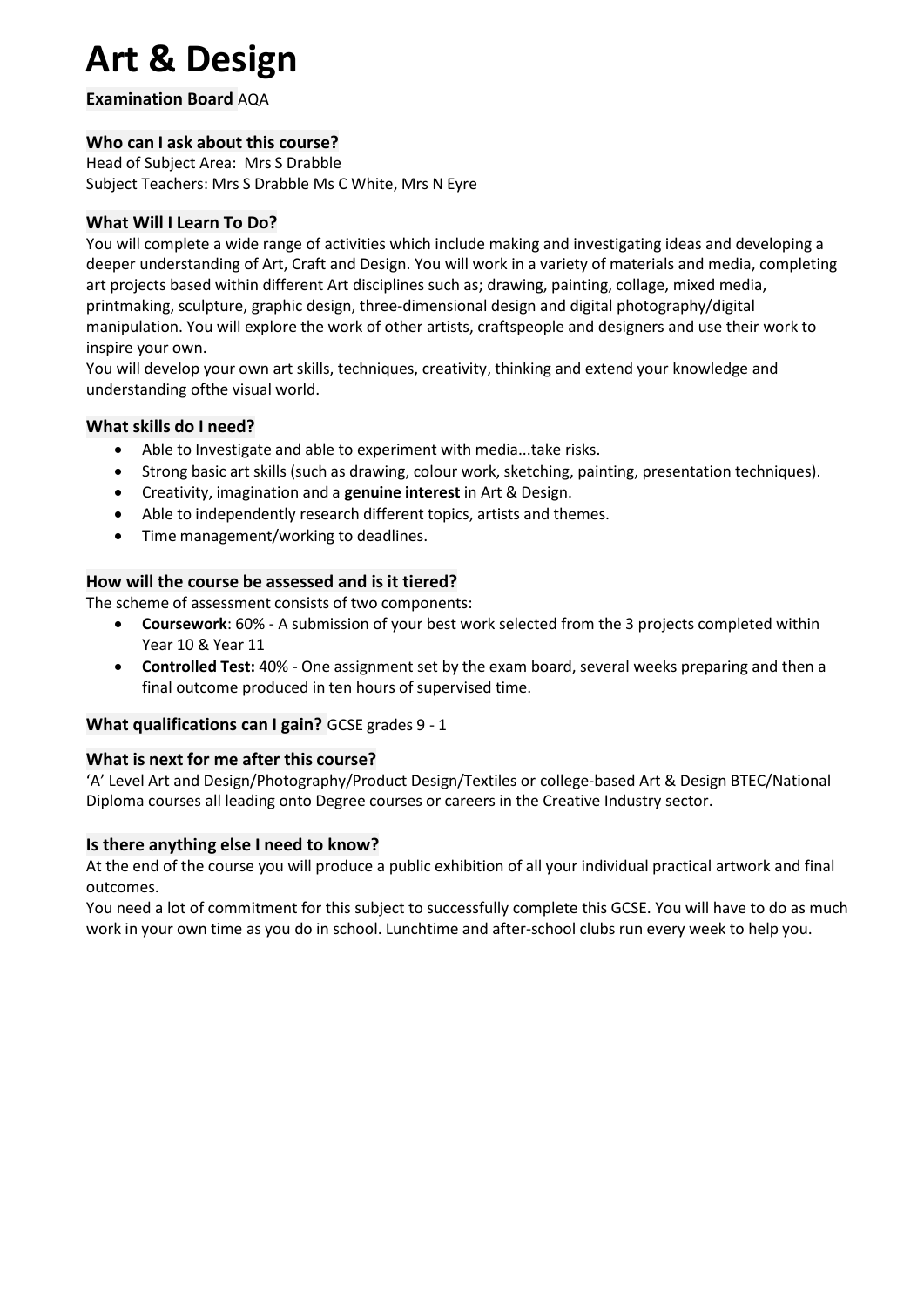# **Business Studies**

**Examination Board** Edexcel

# **Who can I ask about this course?**

Head of Subject Area: Mr Mitchell

Subject Teacher: Mrs S Harvey

# **What Will I Learn To Do?**

The world of business is exciting and challenging. This course will provide you with a range of businessrelated skills in the following ten business areas, related to Investigating Small Businesses and Building a Business:

- Topic 1.1 Enterprise and entrepreneurship The dynamic nature of business, risk and reward, The role of business and enterprise
- Topic 1.2 Spotting a business opportunity Customer needs, Market research, Market segmentation, The competitive environment
- Topic 1.3 Putting a business idea into practice Business aims and objectives, Business revenues, costs and profits, Cash and cash-flow, Sources of business finance
- Topic 1.4 Making the business effective The options for start-up and small businesses, Business location, The marketing mix, Business plans
- Topic 1.5 Understanding external influences on business Business stakeholders, Technology and business, Legislation and business, The economy and business, External influences
- Topic 2.1 Growing the business Changes in business aims and objectives, Business and globalisation, Ethics, the environment and business
- Topic 2.2 Making marketing decisions Product, Price, Promotion, Place, Using the marketing mix to make business decisions
- Topic 2.3 Making operational decisions Business operations, Working with suppliers, Managing quality, The sales process
- Topic 2.4 Making financial decisions Business calculations, Understanding business performance
- Topic 2.5 Making human resource decisions Organisational structures, Effective recruitment, Effective training and development, Motivation

You will be taught thematically to learn the theory associated with each of the business areas and then apply your knowledgein a range of real-life situations. You will be expected to apply your learning in familiar and new contexts and to combine skills from each of the areas being studied to provide the best solution for an organisation. You will study real businesses and review the impact of their business decisions on their performance and success.

# **What skills do I need?**

You need to be competent in literacy and numeracy to cope with this course. Tasks will include extended calculations (eg. in accounting) and extended writing (eg. explaining marketing strategies, writing letters and reports on behalf of a company).

# **How will the course be assessed and is it tiered?**

Entry is single tier – every student sits the same examination. However, the course we deliver is aimed at Higher level students. This course is assessed in two parts throughout Year 10 and Year 11:

# **Paper 1: Investigating small business**

Written examination: 1 hour and 30 minutes 50% of the qualification 90 marks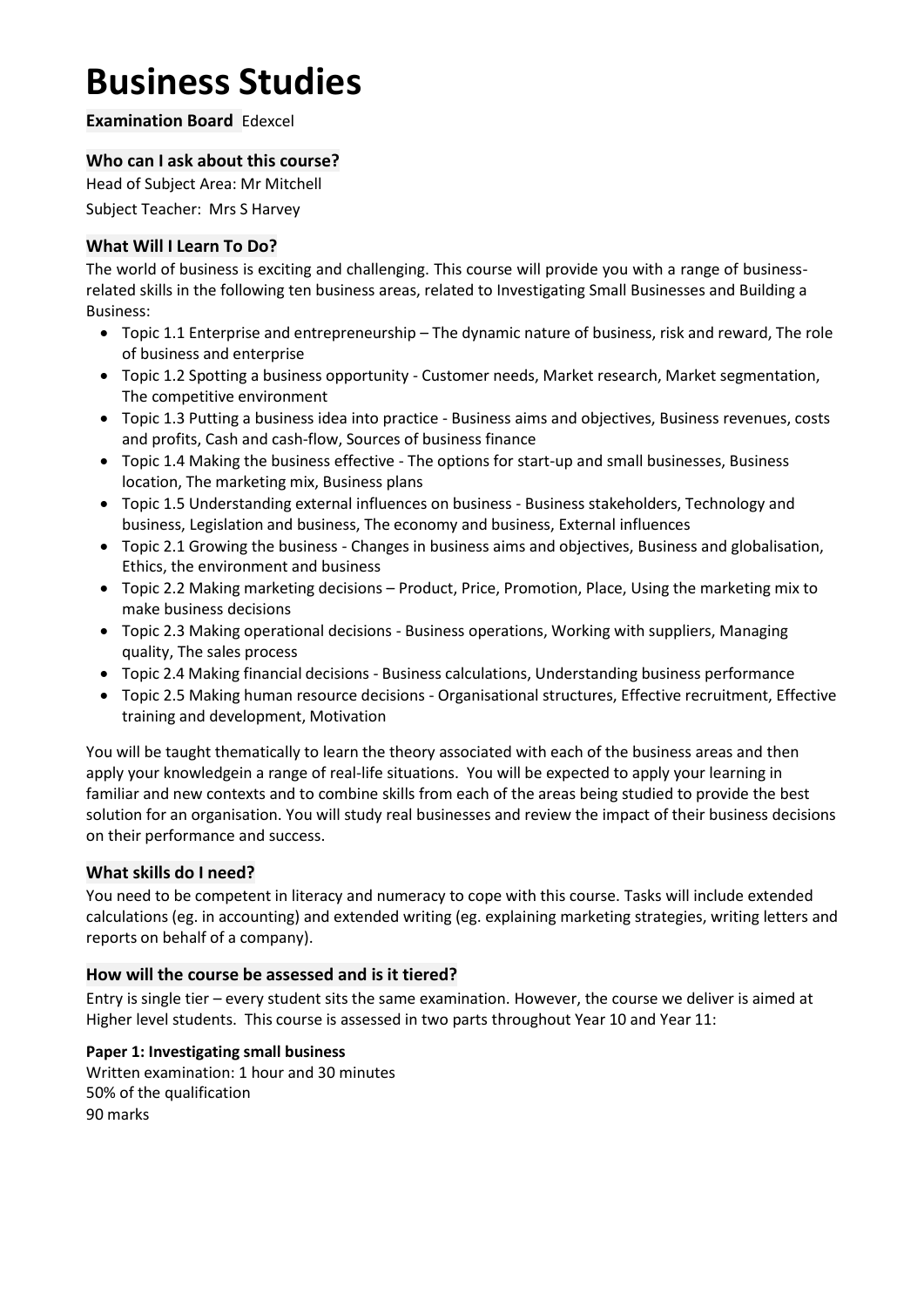### **Paper 2: Building a business**

Written examination: 1 hour and 30 minutes 50% of the qualification 90 marks

In all of the examinations, the quality of written material is specifically assessed, including: use of suitable structure and style; spelling, grammar and punctuation accurate so that meaning is clear.

# **What qualifications can I gain?** GCSE in Business Studies

### **What is next for me after this course?**

Business Studies/Law/Accounting/Economics courses at 6<sup>th</sup> Form or at College. Direct entry to employment in business/administration.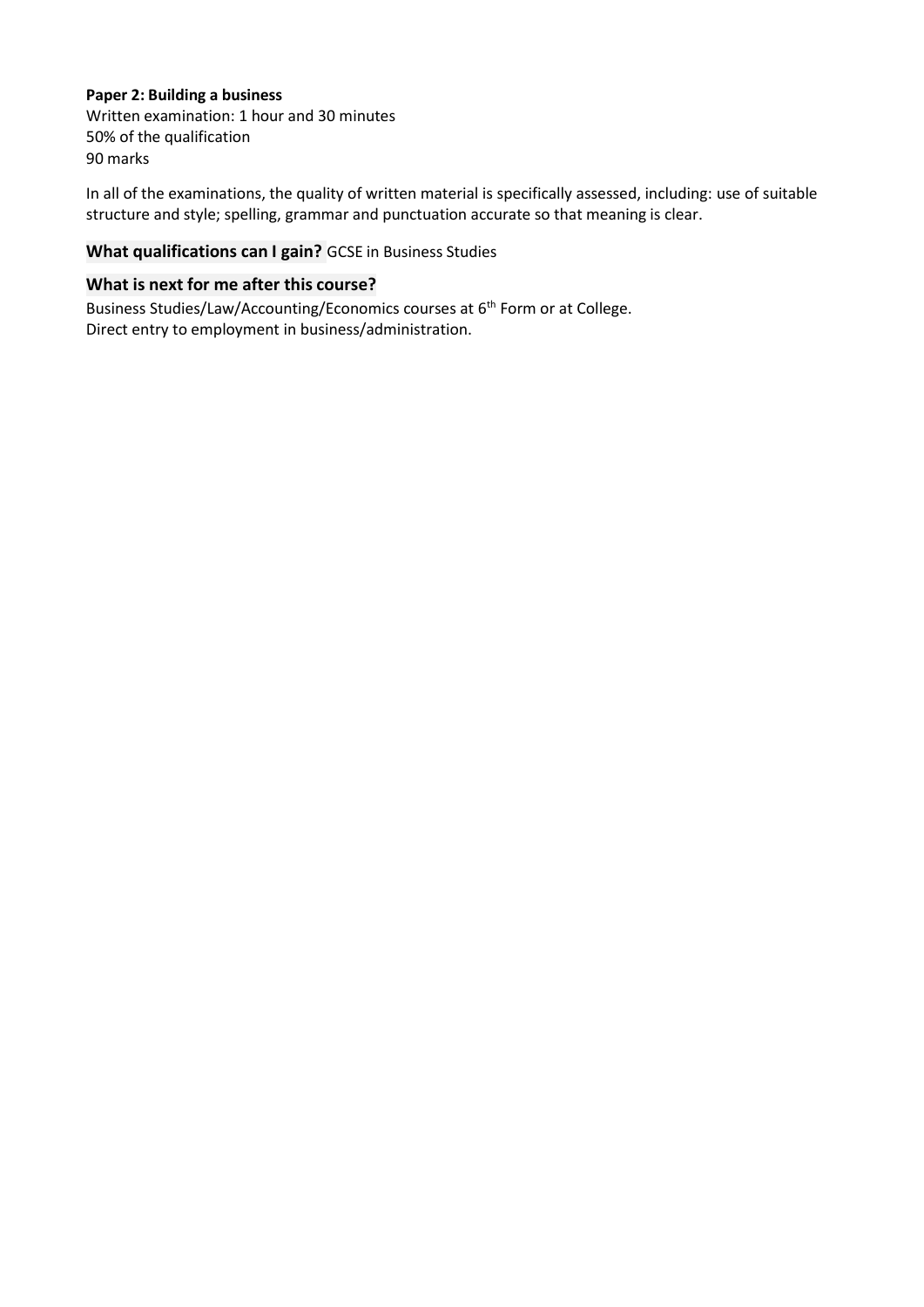# **Citizenship Studies**

### **Examination Board** Edexcel

### **Who can I ask about this course?**

Head of Subject Area: M r M i s k e l l Subject Teacher: Mr B Miskell

### **What Will I Learn To Do?**

The new course is divided into 5 modules (or themes)

Theme A: Living together in the UK

- Theme B: Democracy at work in the UK
- Theme C: Law and justice
- Theme D: Power and influence
- Theme E: Taking citizenship action

Citizenship Studies is about the world we live in and issues that have an impact on decisions that are made. It explores the issues that concern the UK population and encourages critical thinking and discussion about those issues. It explores the systems in place and who has the power. It also looks at how people take an active part in democratic politics and work together for a better society, locally, nationally and globally.

You will learn about power, democracy, the operation of government and the legal system, and the role of the UK in the wider world. In addition, you will explore and learn about different controversial and topical issues with political, social, ethical, economic and environmental dimensions in local to global contexts.

You will experience taking citizenship action and learn from trying to make a difference yourself.

### **What skills do I need?**

- a willingness to look at information carefully and explore different viewpoints; to express your ideas verbally and on paper and be able to work cooperatively as part of a group to plan and particulate in an active citizenship activity.
- good literacy skills in order to complete extended answers and respond to data sources.
- the confidence to contribute to class discussions is a valuable skill.

### **How will the course be assessed and is it tiered?**

### There are two exam papers:

**Paper One**: is worth 50% of the GCSE and is externally marked. It is an untiered and you have one hour 45 minutes to complete the paper.

The questions on this paper are varied in style and include multiple choice, source based and extended response questions all relating to Themes A, B and C.

**Paper Two**: is worth 50% of the GCSE and externally marked. It is untiered and questions on this paper are also varied. Section A relates to your Citizenship action (Theme E) which you will have carried out in year 10 as part of a group. Other questions relate to Theme D.

### **What qualifications can I gain?** A GCSE (full course)

### **What is next for me after this course?**

As a full GCSE subject, Citizenship is valued by employers and further education establishments in the same way that other GCSEs are valued. In addition, the knowledge and skills acquired will be useful for further studies (eg A Level) and beyond, in a wide range of subjects including Government and Politics, Law and Sociology. Information about your active citizenship will also be a valuable addition to your Curriculum Vitae. By following the course it is hoped that you will understand your responsibilities and rights as a citizen better.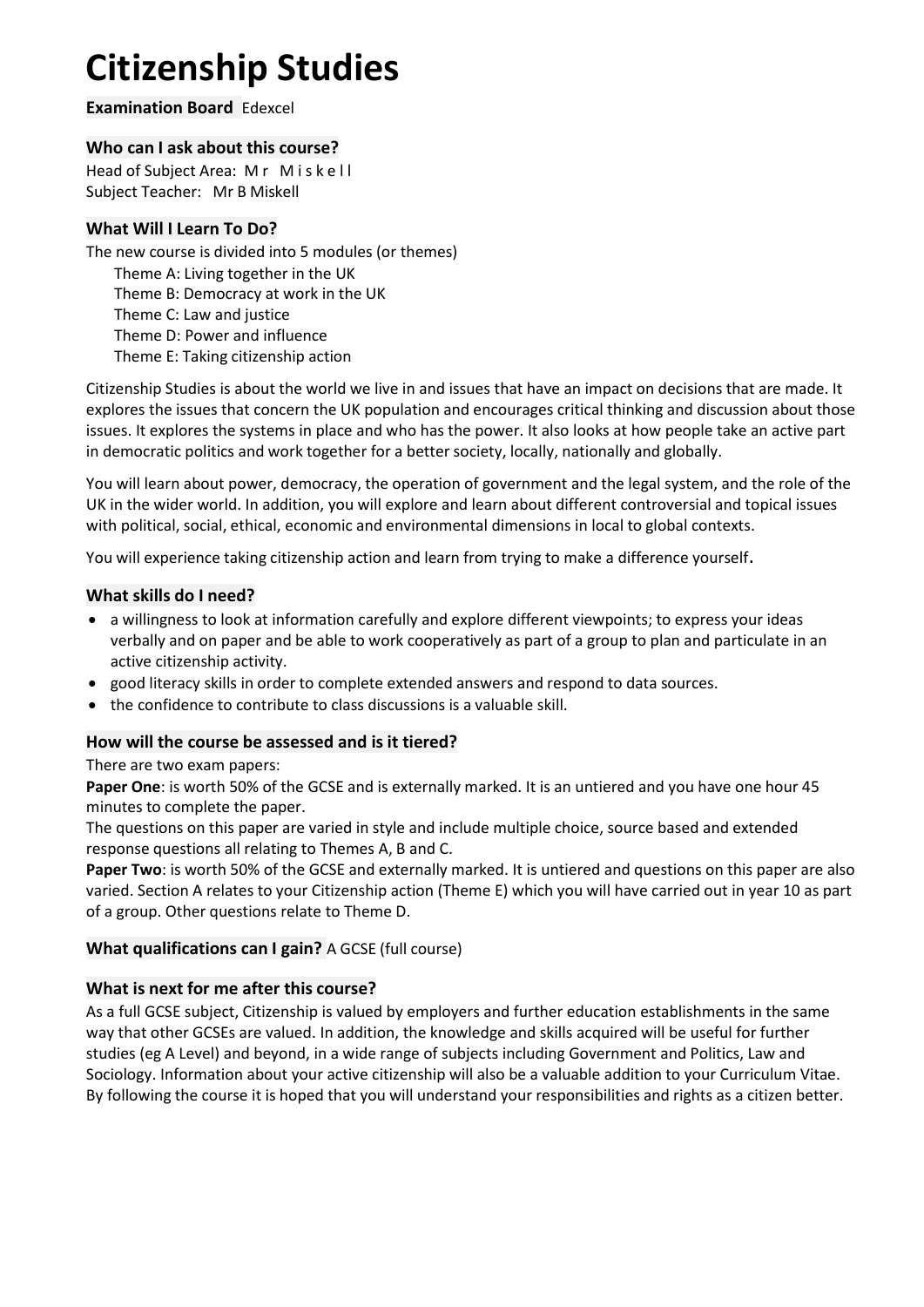### **Is there anything else I need to know?**

- You will need to be able to work cooperatively as part of a group to complete theme E.
- You will also need good research, organisational and literacy skills to complete class and homework.
- Communication skills are valuable in order to contribute to formal class discussions.
- Where possible we arrange trips to develop understanding of key aspects of the course e.g. to the Sheffield Law Courts and Sheffield Town Hall Council Chamber.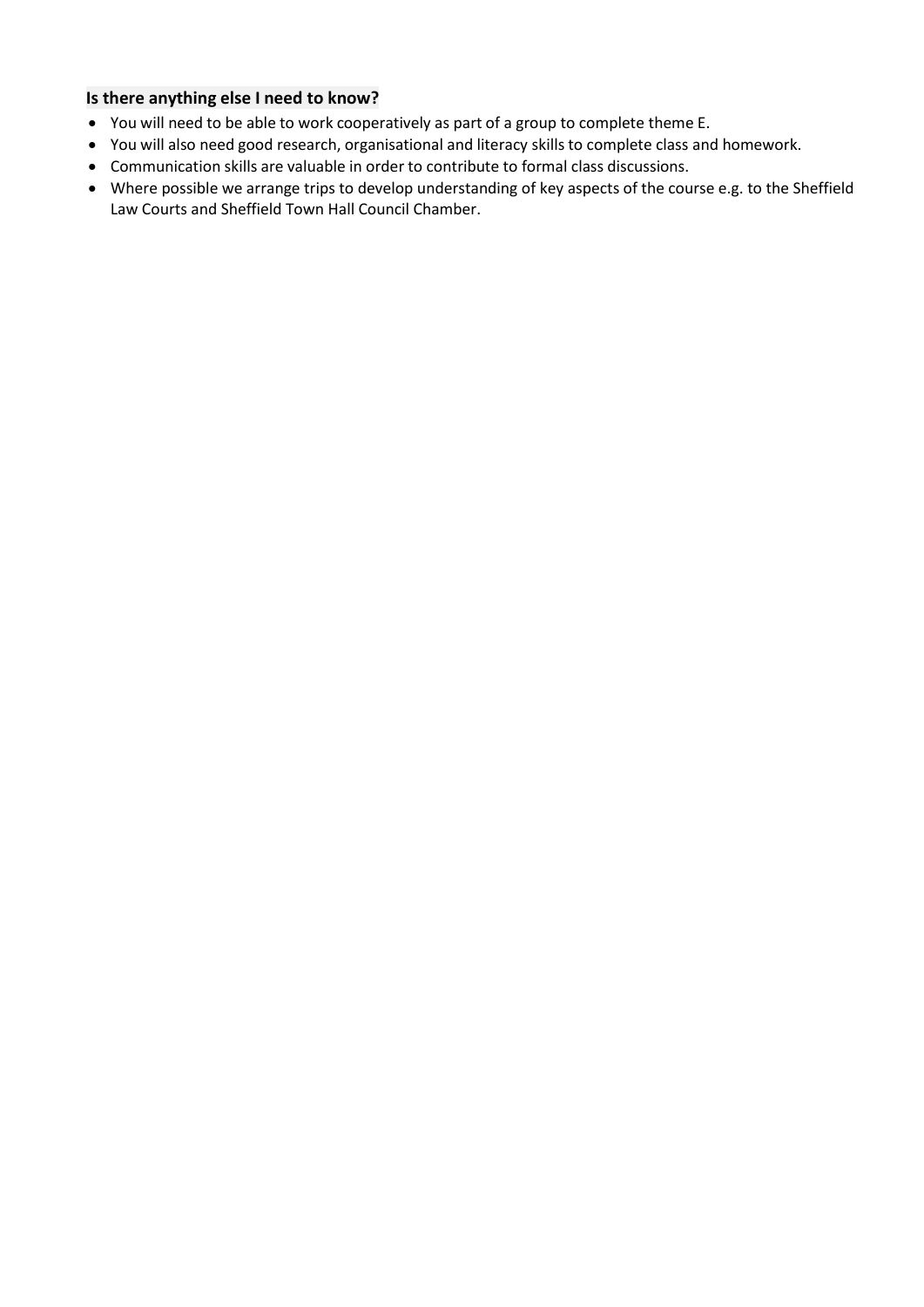# **Computer Science**

### **Examination Board** OCR

### **Who can I ask about this course?**

Head of Subject Area :Mrs Mitchell Subject teacher : Mr Waller

### **What Will I Learn To Do?**

Computer Science is one of the most exciting and innovative areas of study. Students will develop skills that are highly sought after across a range of disciplines. The content has been designed to allow for a solid basis of understanding how computers work. The focus then turns to the application of this knowledge to real world scenarios such as writing and interpreting code. There is a practical programming project for learners to demonstrate their understanding.

Through this qualification, pupils will be able to:

- Understand and apply the fundamental principles and concepts of Computer Science, including abstraction, decomposition, logic, algorithms, and data representation
- Analyse problems in computational terms through practical experience of solving such problems, including designing, writing and debugging programs
- Think creatively, innovatively, analytically, logically and critically
- Understand the components that make up digital systems, and how they communicate with one another and with other systems
- Understand the impacts of digital technology to the individual and to wider society
- Apply mathematical skills relevant to Computer Science

The course is assessed through three units of work:

### *Unit J277/01: Computer systems.*

### *Assessment: Written paper 1 hour 30 minutes. 50% of total GCSE. 80 marks.*

This unit covers the body of knowledge about computer system. It covers the following topics:

- Systems Architecture
- Memory
- Storage
- Wired and wireless networks
- Network topologies, protocols and layers
- System security
- System software
- Data representation.
- Ethical, legal, cultural and environmental concerns

### *Unit J277/02: Computational thinking, algorithms and programming Assessment:*

### *Written paper 1 hour 30 minutes. 50% of total GCSE. 80 marks.*

This component incorporates and builds on the knowledge and understanding gained in Component 01, encouraging learners to apply this knowledge and understanding using computational thinking. Learners will be introduced to algorithms and programming, learning about programming techniques, how to produce robust programs, computational logic, sequencing, translators and facilities of computing languages and data representation. Learners will become familiar with computing related mathematics. Much of this unit will be taught through practical activities. It covers the following topics:

- Algorithms
- Programming techniques
- Producing robust programs
- Boolean logic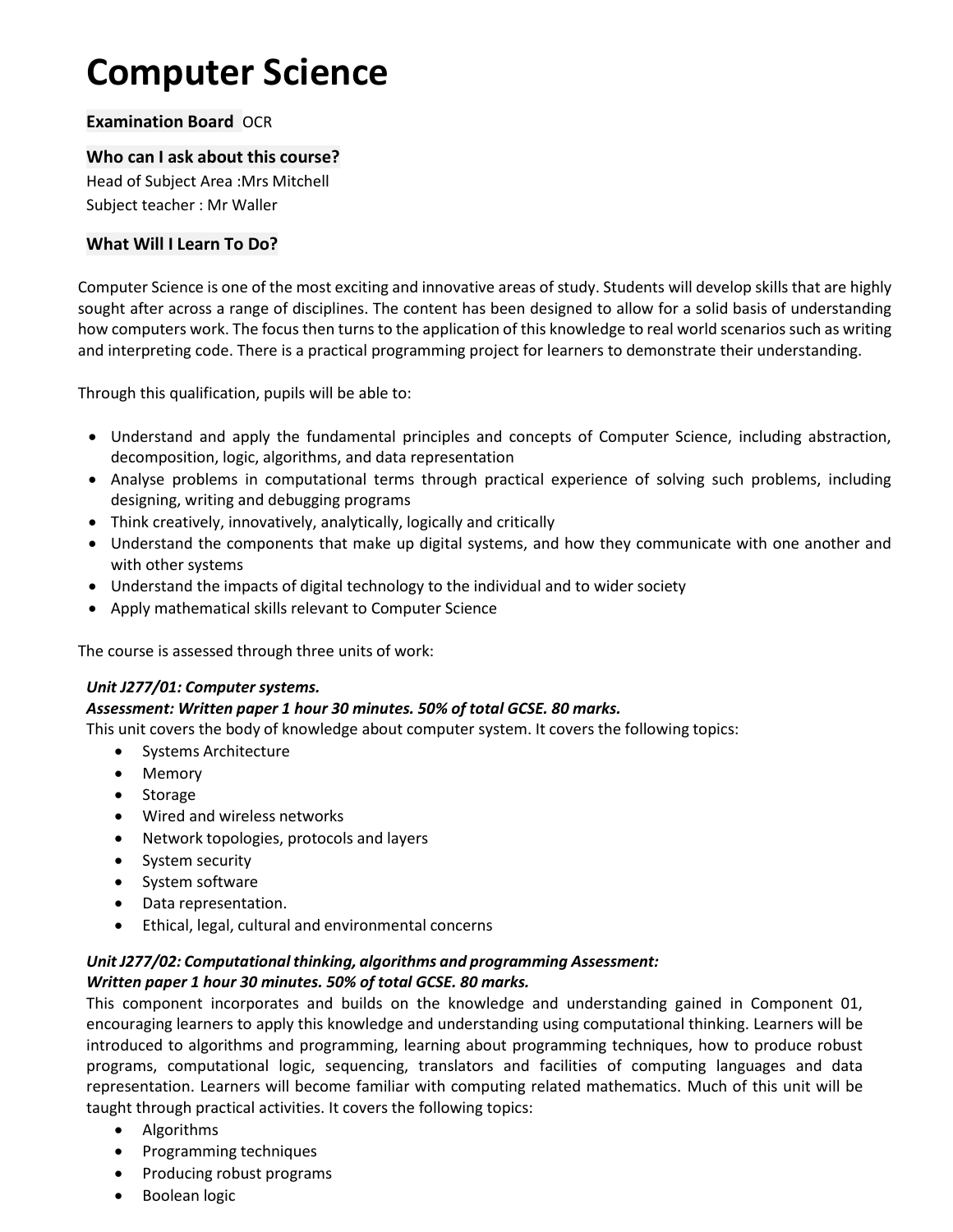• Programming Languages and Integrated Development Environment

The second part of the exam paper will contain questions which will assess students' ability to write or refine algorithms

### *Practical Programming Task*

Students will undertake a practical task where they will be assessed in their ability to:

- Understand standard programming techniques
- Be able to design a coded solution to a problem including the ability to:
	- develop suitable algorithms
	- design suitable input and output formats
	- identify suitable variables and structures
	- identify test procedures.
- Create a coded solution fully annotating the developed code to explain its function
- Test their solution:
	- to show functionality
	- to show how it matches the design criteria
	- identifying successes and any limitations.

### **What skills do I need?**

There is no requirement to have previously studied computer science. Strengths in English, mathematics, and science are desirable but not essential. You need to have patience and persistence, and you need to be someone who enjoys challenges and problem solving. You will be someone who enjoys thinking through problems and you gain satisfaction from working things out for yourself

**What qualifications can I gain?** GCSE Computer Science

### **What is next for me after this course?**

You could study a level 3 Computing course at college/sixth form. But if you decide not to take the subject further you will have learnt skills which will be relevant in other subjects.

### **Is there anything else I need to know?**

The course will develop critical thinking, analysis and problem-solving skills which can be transferred to further learning and everyday life.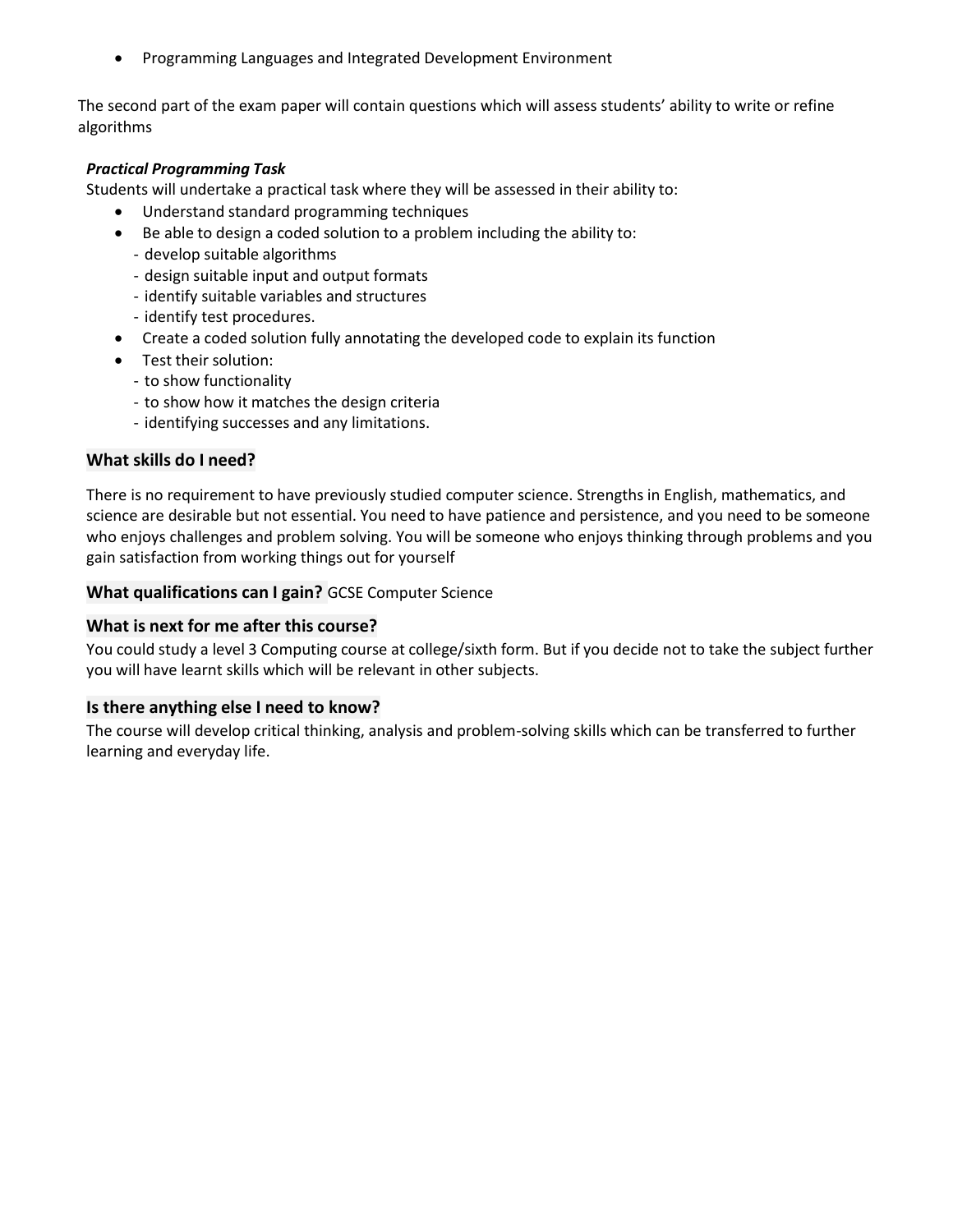# **Design & Technology**

**Examination Board** OCR

### **Who can I ask about this course?**

Head of Subject Area: Mr S Booth Subject Teachers: Miss S McGoldrick

### **What Will I Learn?**

GCSE Design and Technology is an exciting specification that allows students to express their creativity and skills across a range of DT areas. In the past, D&T has been split into 5 separate areas and students opted for options that were delivered by their school. With the latest government reforms, D&T areas have now merged into one GCSE course where students learn all subjects; the main focus for practical work will be Product Design.

The course is split into two sections; the NEA (non-exam assessment) is worth 50% of the overall grade and the formal examination makes up the other 50% of the overall grade.

GCSE Design and Technology is a practical subject which requires the application of knowledge and understanding when developing ideas, planning, producing products and evaluating them. The course helps students develop the ability to design and make products with creativity and originality, using a range of materials and techniques.

Much of the practical work will focus on wood, metal and plastics as the main materials. Students will use a wide range of machinery, materials, processes, hand tools and equipment throughout the course.

The final product that is designed and made for the NEA will be completely individual to each student based on the brief given by the exam board. We are expecting the brief to fit around furniture design with students developing a product such as a unique lighting solution, bespoke coffee table or a creative storage solution.

Students choosing this option need to have a real passion for creative design and be motivated to widen their skill set using a range of design media and manufacturing processes.

The academic demands of this course are rigorous and students will be required to work outside of lesson time. Lunch time and after school sessions will be put on and independent study will be required throughout the two-year course. There is a strong link with Material Science throughout the course and it is expected that students will need to be competent in this area if they are to be successful.

If students are considering a career in Design or Manufacturing, they can select GCSE Design and Technology and the D&T Technical Award as part of their option choices. These courses complement each other and will form strong foundations for further study.

### **What skills do I need?**

The course builds on the skills that are developed during Key Stage 3 Design and Technology. Graphics and design are key parts of the course. Having good independent learning skills is vital, especially when completing practical tasks. Having a determination to learn new skills and having a passion for design will also be beneficial.

### **How will the course be assessed?**

The course is assessed through non-exam assessment in the form of a design and make activity which forms 50% of the final grade. The remaining 50% is assessed through a formal examination at the end of year 11.

### **What qualifications can I gain?** GCSE Design & Technology

### **What is next for me after this course?**

The course will provide a very good foundation for A-Level Design and Technology or Technical Level 3 qualifications. It will provide a basis for a career in design, manufacturing or engineering. The course can also be the foundation to design and technical apprenticeships.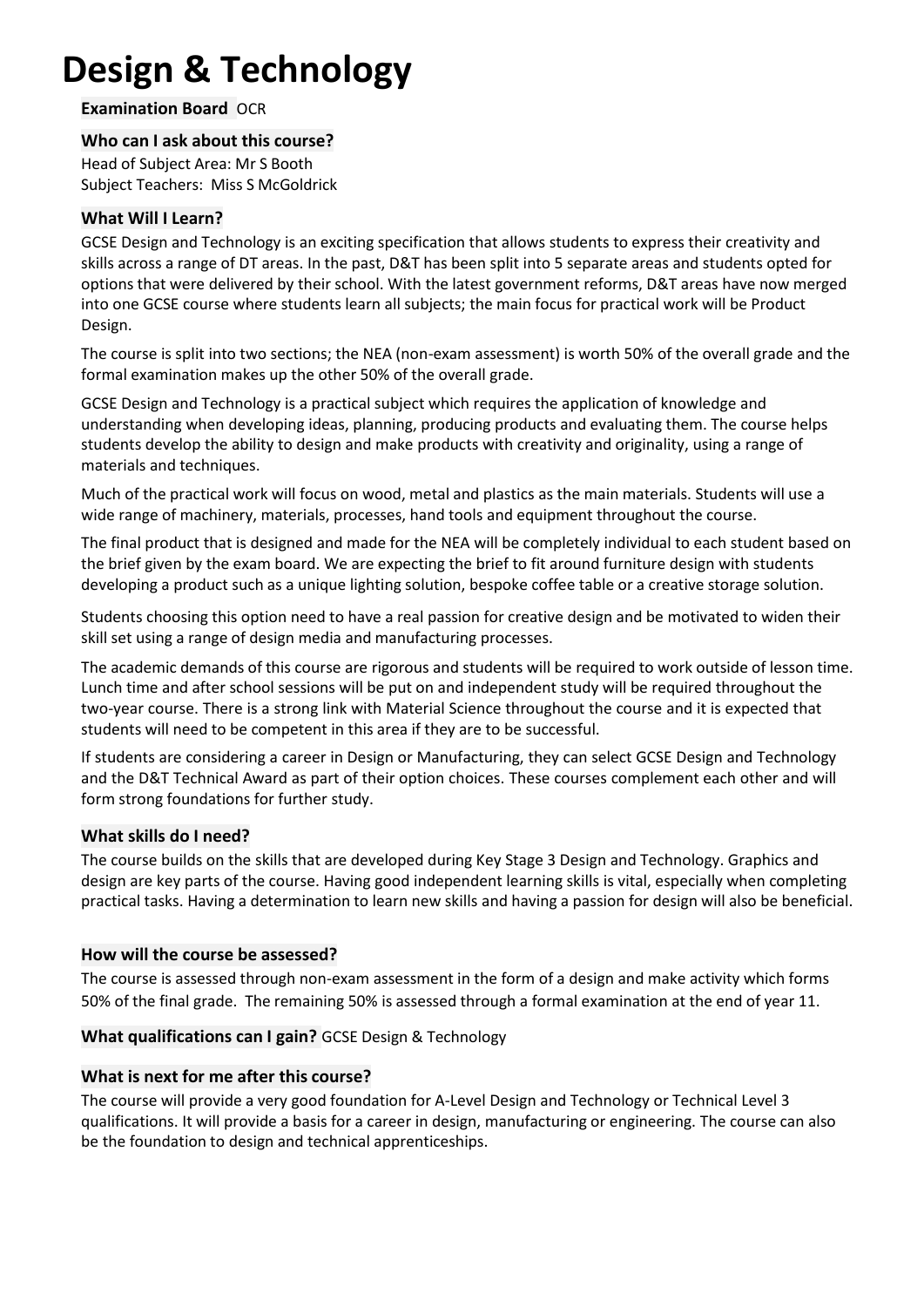# **Food Preparation & Nutrition**

**Examination Board** AQA

### **Who can I ask about this course?**

Head of Subject Area: Mr S Booth

Subject Teachers: Mrs N Davies

### **What Will I Learn?**

This new GCSE Food Preparation and Nutrition is an exciting and creative course which focuses on practical cooking skills to ensure students develop a thorough understanding of nutrition, food provenance and the working characteristics of food materials. At its heart, this qualification focuses on nurturing students' practical cookery skills to give them a strong understanding of nutrition and the science behind the food we eat.

Food preparation skills are integrated into five core topics:

- Food, nutrition and health
- Food science
- Food safety
- Food choice
- Food provenance

Students will undertake a range of design and make projects and science experiments to build skills and develop subject knowledge throughout Year 10.

The controlled assessment completed in Y11 is split into two tasks. Food investigation and food preparation. During food investigation students' understanding of the working characteristics, functional and chemical properties of ingredients will be assessed. During food preparation students' knowledge, skills and understanding in relation to the planning, preparation, cooking, presentation of food and application of nutrition related to the chosen task will be assessed.

Students will prepare, cook and present a final menu of three dishes within a set timeframe, planning in advance how this will be achieved.

As part of the course student will be taken on various industrial visits to enrich the learning that takes place in the classroom.

### **What skills do I need?**

The course builds on the skills that are developed during Key Stage 3 Food classes. Having good independent learning skills is vital, especially when completing practical tasks. Having a determination to learn new skills and having a passion for food preparation will also be beneficial.

### **How will the course be assessed?**

Students will be assessed through controlled assessment and a 1 hour 45 minute examination. Each contributing 50% towards the final grade. Controlled assessment is in the form of completing practical tasks and producing written reports.

**What qualifications can I gain?** A GCSE in Food Preparation and Nutrition

# **What is next for me after this course?**

Upon completion of this course, students will be qualified to go on to further study or embark on an apprenticeship or full-time career in the catering or food and nutrition industries.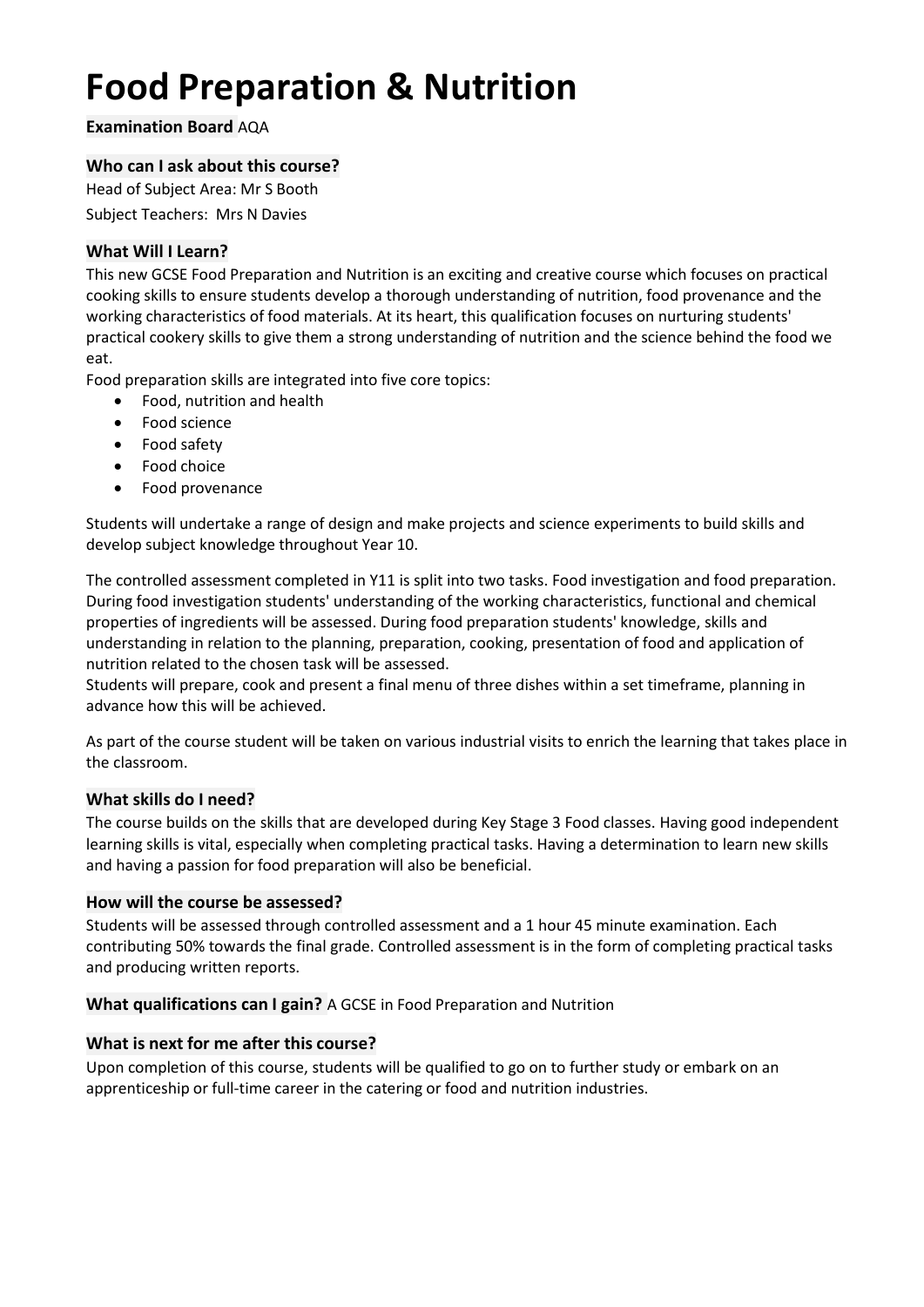# **Drama**

### **Examination Board** EDUQAS (WJEC)

# **Who can I ask about this course?**

Head of Subject Area: Mrs Pigott Subject Teachers: Mr Markham, Mrs Pigott

# **What will I learn to do?**

You will learn to develop your creativity, confidence, character and performance skills, as well as your ability to appreciate and evaluate the work of others, work as part of a group and improve concentration and self-esteem.

Drama does this by enabling students to communicate with others and work on devising scenes and plays. It is mainly a practically based subject which promotes a theoretical and practical response to Play scripts and improvised scenes. This then develops knowledge and understanding of practical theatre skills necessary for performance presentation to an audience. The skills developed within the subject will also prepare for the workplace both in team work and leadership skills.

### **Requirements outside normal lessons**:

Regular theatre trips and other relevant visits when appropriate; regular completion of homework tasks and completion of a portfolio and written evaluation. Rehearsing and performing scenes to an audience. You will be required to have an interest in performing in front of an audience. Commit to afterschool rehearsals with your group when preparing for a performance exam

### **What skills do I need?**

You will learn all necessary skills as the course develops but you will need to be enthusiastic, keen to learn and willing to be fully involved in group work. You must have a willingness to perform in front of an audience. Performance experience of some kind is preferred.

### **How will the course be assessed and is it tiered?**

### *Assessment*

- 40% Non exam unit based on devising from a stimulus all internally marked
- 20% Performing to visiting examiner. Extracts from a script that are devised and rehearsed during lessons
- 40% Written examination paper in response to a set text that is studied in lessons and a play review, also studied in lessons.

# **What qualifications can I gain?** GCSE Level 1-9

# **What is next for me after this course?**

A Level Drama and Theatre Studies, Drama can be taken in collaboration with many subjects, particularly with other Art forms such as Music. It also would help gain success with subjects such as languages and courses that focus on 'People Skills'. Drama can fit with just about any subject, it develops confidence, leadership, problem solving and the ability to work as a team, all skills which can be transferred into any employment.

# **Is there anything else I need to know?**

We make frequent visits to the Theatre; we perform within school and the community. Actors and specialists come into school and perform workshops with the students. There is also opportunity to gain skills and knowledge with technical performance using lighting and sound.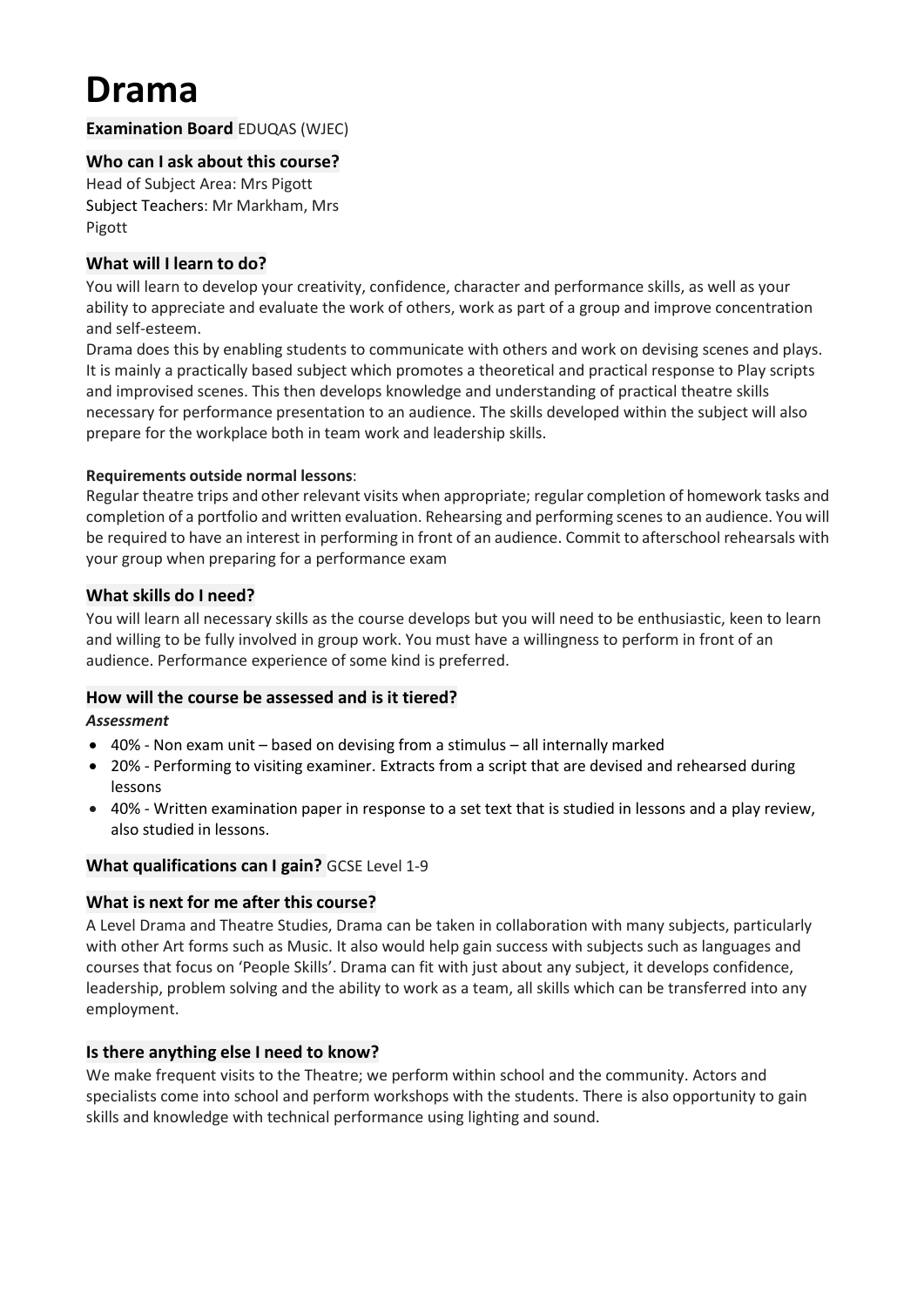# **Vocational Engineering**

**Examination Board** WJEC

### **Who can I ask about this course?**

Head of Subject Area: Mr S Booth Subject Teachers: Mr S Booth & Mr D Grant

# **What Will I Learn?**

*Engineering Level 2 Award* provides a more practical alternative to GCSE. The qualification is based around the world of engineering and aims to introduce students to the various strands available within the field. The qualification offers students the chance to develop knowledge, skills and understanding through tasks set in realistic work-related contexts. This will give students a true insight into careers within engineering and the ability to apply learning in a vocational environment.

The qualification is built around 3 units. Each unit has an applied, hands-on purpose which acts as a focus for the learning in the unit. This means the learners are enthused, engaged and motivated to study engineering. The three units are:

- Engineering Design, which is internally assessed
- Producing Engineering Products, which is internally assessed
- Solving Engineering Problems, which is externally assessed

The applied nature of the course provides the opportunity for authentic work-related learning, but more than this, it will require learners to consider how the use and application of their learning impacts on individuals, employers, society and the environment. The applied purpose will also enable learners to learn in such a way that they develop:

- skills required for independent learning and development;
- a range of generic and transferable skills;
- the ability to solve problems;
- the skills of project based research, development and presentation;
- the fundamental ability to work alongside other professionals, in a professional environment;
- the ability to apply learning in vocational contexts.

The units mirror engineering production and design processes and also provides for learning in a range of contexts thus enabling learners to apply and extend their learning.

### **What skills do I need?**

The qualification has been designed to build on the skills, knowledge and understanding acquired at Key Stage 3, particularly skills related to literacy, numeracy, use of technology and design. Having good independent learning skills is vital, especially when completing practical tasks. Having a determination to learn new skills and having a passion for technical learning will also be beneficial.

### **How will the course be assessed?**

The Engineering Technical Award is assessed through non-exam assessment for units 1 and 2 and a formal examination which takes place at the end of Year 11.

# **What qualifications can I gain?** WJEC Level 2 Award in Engineering

### **What is next for me after this course?**

The course will provide good foundation for Technical Level 3 qualifications and A-Level Design and Technology. It will provide a basis for a career in manufacturing or engineering. Students may use this course as the bases for engineering apprenticeships.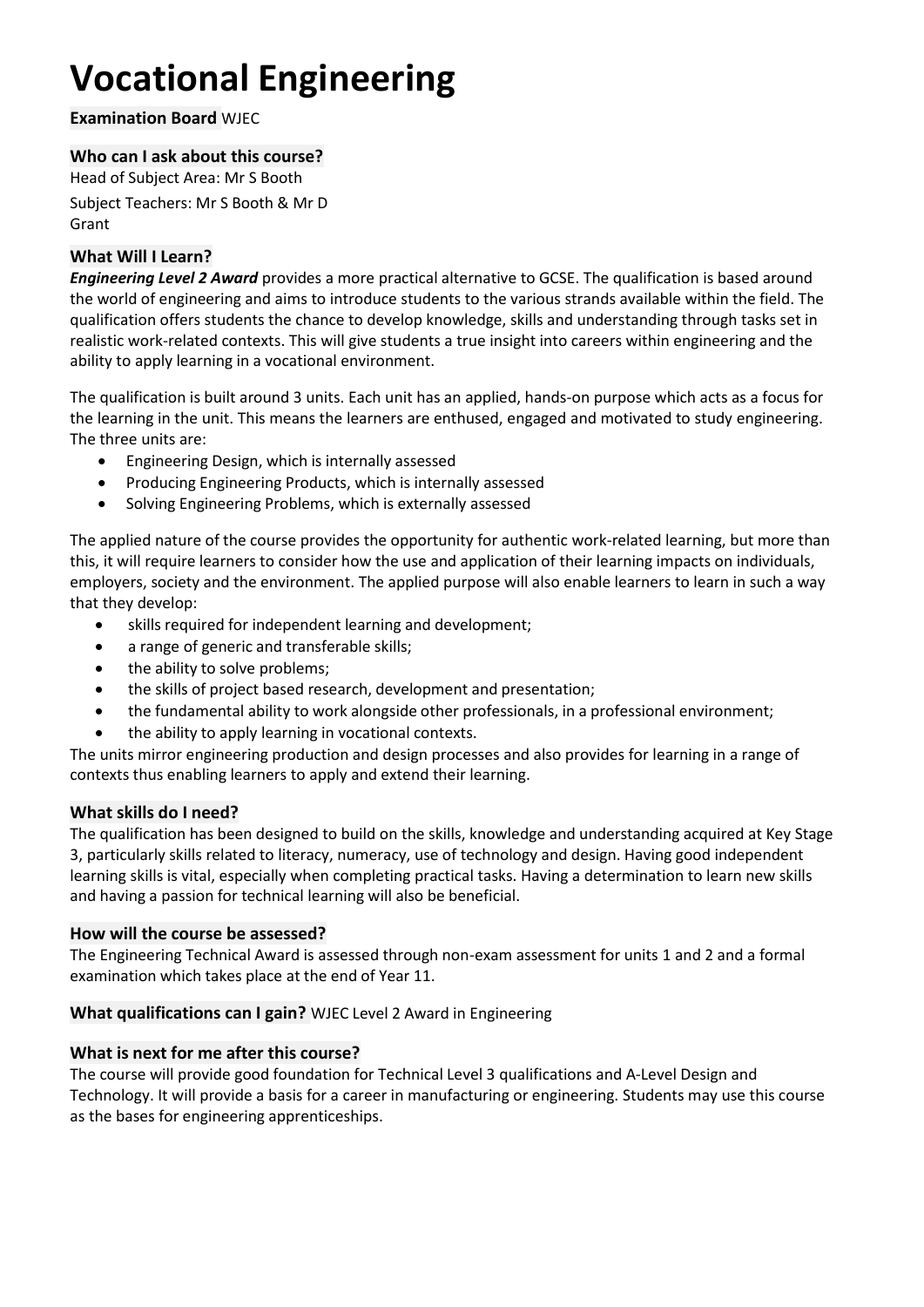# **ENGINEERING - GCSE**

**Examination Board** AQA

### **Who can I ask about this course?**

Head of Subject Area: Mr S Booth Subject Teachers: Mr S Booth & Mr D Grant

### **What Will I Learn?**

GCSE Engineering is intended as an introduction to Engineering, this qualification allows students to develop skills and understanding which can be of use as part of a progressive career path leading to further technical or academic engineering qualifications.

The course is split into two sections; the NEA (non-exam assessment) is worth 40% of the overall grade and the formal examination (sat in May 2019) makes up the other 60% of the overall grade.

The main topics covered are -

- Engineering materials
- Engineering manufacturing processes
- Systems
- Testing and investigation
- The impact of modern technologies
- Application of practical engineering skills

Throughout Year 10 students will be given the opportunity to develop their theoretical knowledge and manufacturing skills through a variety of projects. These will include Computer Aided Design and Manufacturing, Electronics, Robotics, Pneumatics, Technical Drawing, Systems and Control and working with engineering tools and machines for precision manufacturing.

The academic demands of this course are rigorous, and students will be required to work outside of lesson time. Lunch time and after-school sessions will be put on and independent study will be required throughout the two year course. As with all engineering there is a strong link with Maths and Science throughout the course and it is expected that students will need to be competent in these areas if they are to be successful.

The course is suited to those students who have a real interest in Engineering.

With the rich industrial engineering heritage of Sheffield, the course is closely linked to industry. Industrial visit are part of the course and we have many partner companies in the city that help shape and enrich the learning that takes place in the classroom.

If students are considering a career in Engineering, they can select GCSE Engineering and the Engineering Technical Award as part of their option choices. These courses complement each other and will form the foundations for further study.

### **What skills do I need?**

The course builds on the skills that are developed during Key Stage 3 Design and Technology. Mathematics and Science are key parts of Engineering and form part of the course. Having good independent learning skills is vital, especially when completing practical tasks. Having a determination to learn new skills and having a passion for technical learning will also be beneficial.

### **How will the course be assessed?**

GCSE Engineering is assessed through a non-exam assessment as part of a design and make project and a formal examination which takes place at the end of Year 11.

**What qualifications can I gain?** AQA GCSE Engineering

### **What is next for me after this course?**

The course will provide good foundation for A-Level Design and Technology or Technical Level 3 qualifications. It will provide a basis for a career in manufacturing or engineering. Many students use this course as the bases for engineering apprenticeships.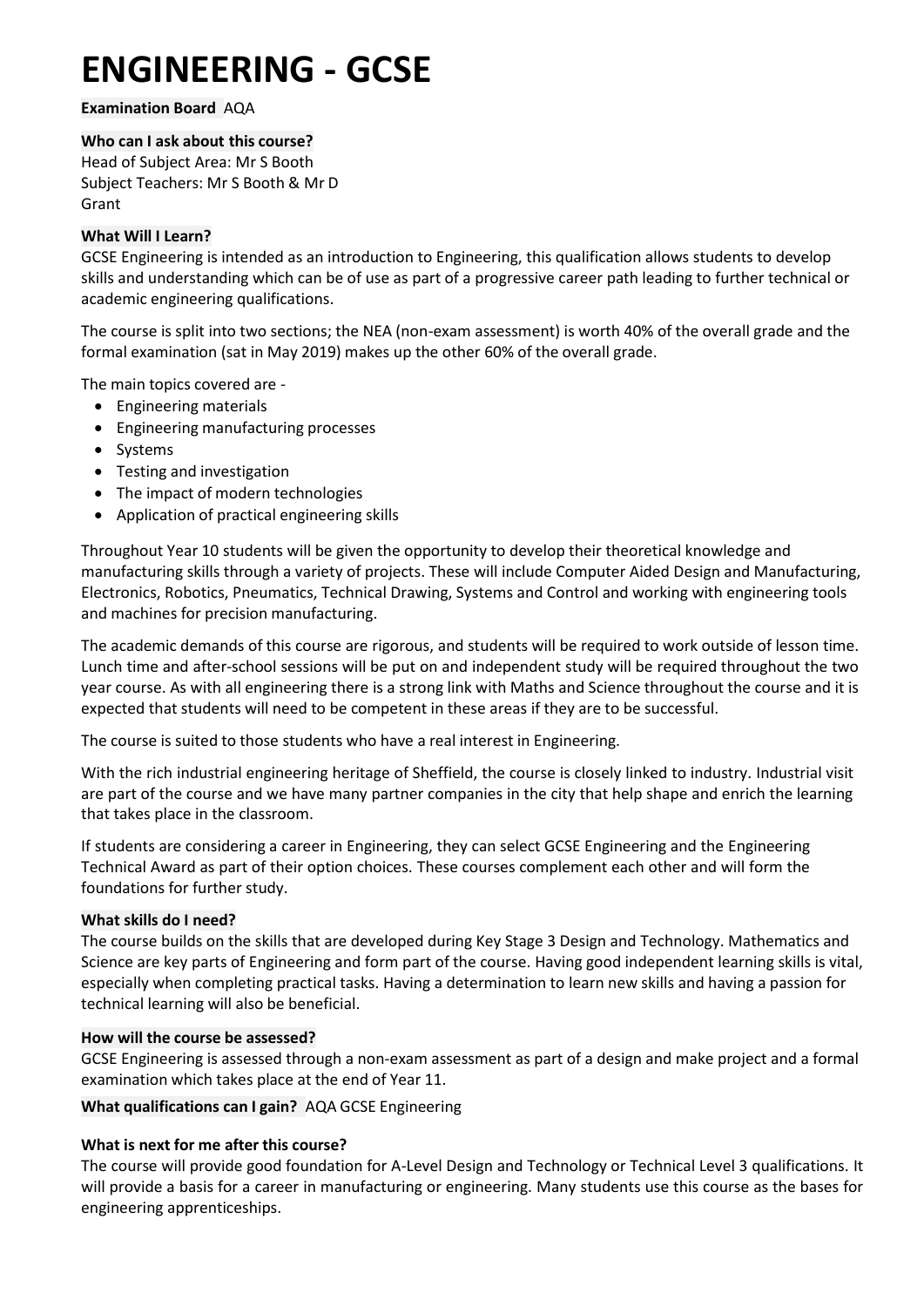# **French**

**Examination Board** AQA

### **Who can I ask about this course?**

Head of Subject Area: Mrs Leroux Second in Department: Miss Dieu Teachers: All MFL Teachers

### **What Will I Learn to do?**

You will learn to communicate with people all over the world and find out how people live in French speaking countries. The 3 themes we explore are:

- Theme 1: Identity and culture
- Theme 2: Local, national, international and global areas of interest
- Theme 3: Current and future study and employment.

You will develop a wide range of language learning skills which will help you to learn other languages in the future and enjoy life wherever you may be.

### **What skills do I need?**

You will need to:

- listen and participate in lessons, pair work and group work
- learn to work independently
- learn words and phrases accurately to write and say as well as to understand.

### **How will the course be assessed and is it tiered?**

Assessed by a tiered exam (Foundation for grades 5-1, Higher for grades 9-4) in each of 4 skills:

- Listening (25%)
- Speaking (conducted by class teachers) (25%)
- Reading (25%)
- Writing (25%)

### **What qualifications can I gain?** GCSE grades 9-1

### **What is next for me after this course?**

Languages set you free – to travel, to meet people and to have exciting new experiences.

Languages open the door to all kinds of jobs and better prospects, particularly business, tourism, law and international careers.

You will be able to study A level and vocational courses or learn other languages more easily.

### **Is there anything else I need to know?**

The more French you learn the bigger and better your world becomes. We want you to gain a sense of the excitement of the world we live in and to give you the skills to know it personally. French is spoken extensively throughout the world as a first or second language which may provide many work opportunities to those who speak it.

We will try our best to offer you the chance to visit France during your course to use your French in real situations.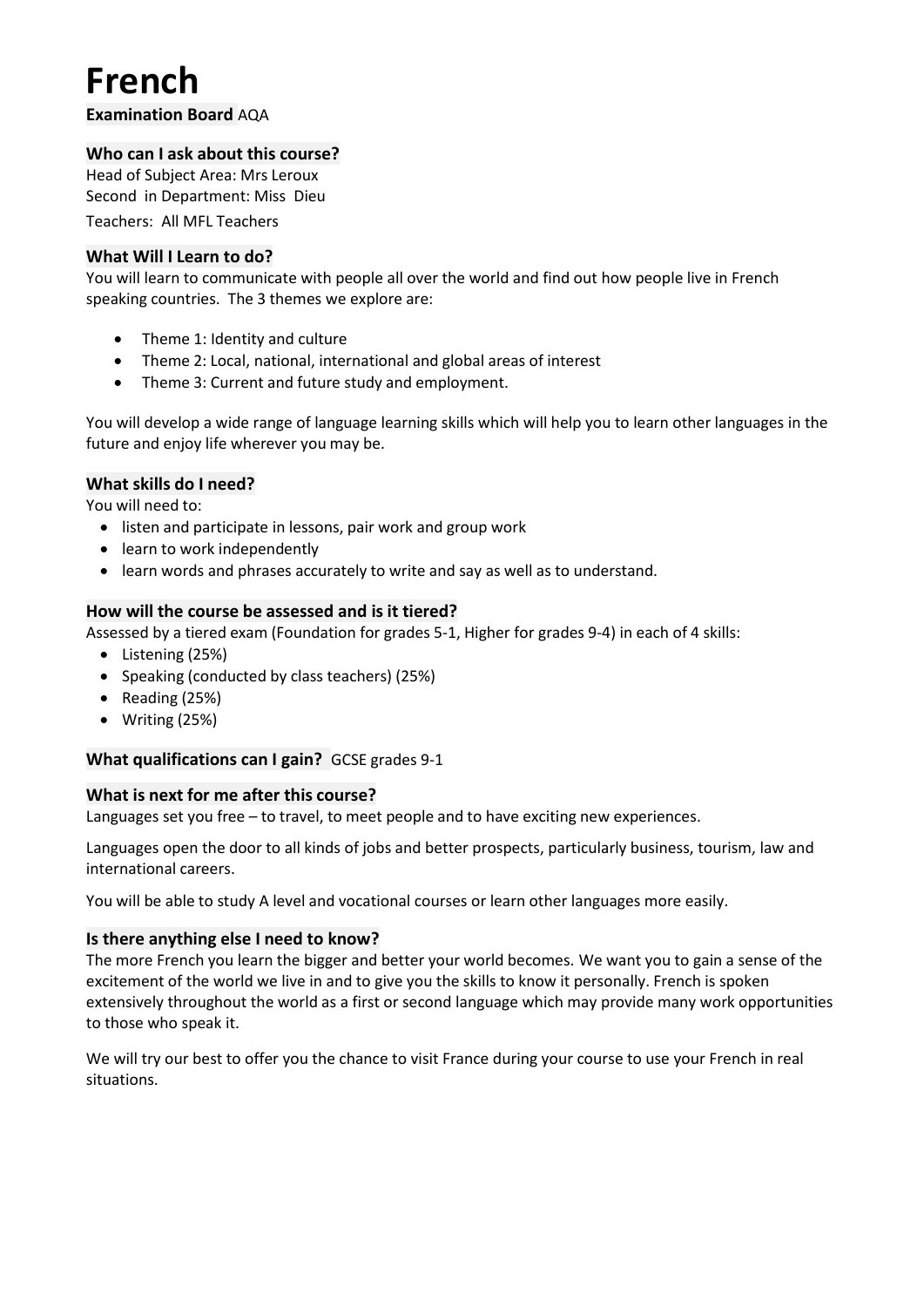# **Geography**

### **Examination Board** AQA

### **Who can I ask about this course?**

Head of Subject Area: Mrs G Bott Subject Teachers: Mrs G Bott, Miss Hiley, Mr Tester, Mr Naldrett

### **What Will I Learn To Do?**

Geography covers the dynamics of the natural landscape and human issues related to the natural world. In the physical part of the course you will cover 'Natural Hazards', 'Ecosystems: Tropical Rainforests and Cold Environments' and 'Physical Landscapes in the UK' (with specific reference to rivers and coastal landscapes). The human side of the course covers 'Urban Issues and Challenges', 'The Changing Economic World' and 'Resource Management and Energy'.

In addition to the 'taught' modules, you will complete two days of geographical fieldwork. This will allow you to collect data to complete a geographical enquiry.

Geographical skills are taught throughout the course.

The skills you acquire through the course will help you to become an enquiring, analytical and interesting individual; a person who bothers to think independently about the world around them!

### **What skills do I need?**

- Extended writing skills
- The ability to complete numerical tasks and interpret numbers through graphs, tables and maps
- Enthusiasm
- Organisationalskills
- An enquiring mind; geographers always want to know more
- An interest in life beyond Bradfield and Sheffield.

### **How will the course be assessed and is it tiered?**

You will be assessed through three final exams. Paper 1 and 2 cover the 'taught' modules, both accounting for 35% of the GCSE. Paper 3 covers an extended issue evaluation, fieldwork and geographical skills. There is only one tier of entry.

Spelling and grammar are now assessed as part of the Geography GCSE.

### **What qualifications can I gain?** GCSE grades 9-1

### **What is next for me after this course?**

Geography GCSE is obviously an excellent basis for A Level Geography (though not always essential) and is a very useful basis for other scientific, business, economic and environmental courses.

The skills you will develop through a qualification in Geography are perfect preparation for other non-related career areas such as law, journalism and medicine. These careers require individuals who can think for themselves and apply a wide range of skills. The ability to develop a balanced argument and critically analyse information is crucial in these jobs; this is what Geography will prepare you for.

### **Is there anything else I need to know?**

We set high standards, so our students are expected to work hard! Homework is set on a regular basis.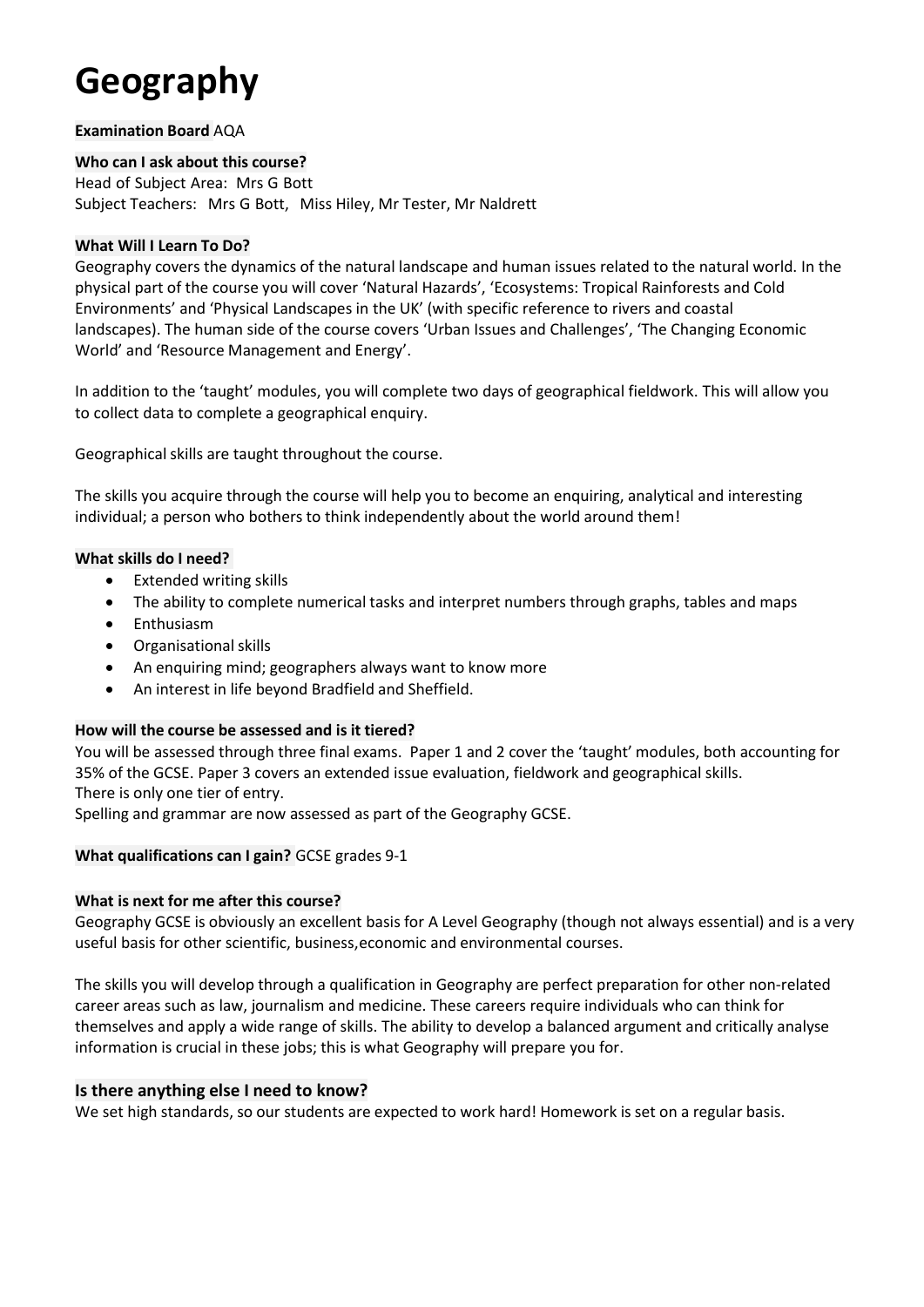# **Health & Social Care - BTEC Technical Award**

### **Examination Board** Edexcel

### **Who can I ask about this course?**

Head of Subject: Mr Mitchell Subject Teachers: Mrs S Hattersley, Miss Lawton

**About the subject -** BTEC Tech Award in Health and Social Care is an ideal qualification for those pupils who want a broad background in Health and Social Care or are considering a career in a care profession. Examples of employment which a BTEC in Health and Social Care might lead to include; nursing, physiotherapy, midwifery, social work, care assistant work and working with children, to name a few. This BTEC course is designed to suit those studying the subject for the first time.

### **What will you study?**

You will study 3 compulsory components

### **Component One**

Human lifespan and development In this unit you will:

- explore how individuals develop physically, emotionally, socially and intellectually over time
- investigate how various factors, events and choices may impact on individuals' growth and development
- discover how people adapt to life events and cope with making changes.

### **Component Two**

Health and Social Care Services and Values In this unit you will:

- learn which health and social care services are available
- identify why people might need to use these services
- discover who's involved in providing these services
- explore what might stop people from accessing the services they need
- look at the care values the sector has to make sure people get the care and protection they need.

### **Component Three**

Health and Well being

In this unit you will:

- learn what 'being healthy' means to different people.
- explore the different factors that might influence health and wellbeing
- identify key health indicators and how to interpret them
- assess someone's health using what you've learnt
- create a health and wellbeing improvement plan for that person which includes targets and recommendations of support services available.
- reflect on the potential challenges the person may face when putting the plan into action.

### **What skills and qualities do I need?**

Like all subjects you will need good literacy and communication skills in order to complete certain assessed tasks. In lessons, an interest in people and the care sector is important as are the skills to discuss ideas and contribute to debates. An ability to interpret and analyse information is also valuable as you will be required to assess a client's health. Having done this, you will need to apply your knowledge and use problem solving skills in order to design a health improvement plan. You will also be asked to demonstrate practical caring skills (care values) when studying component two.

### **How will the course be assessed and is it tiered?**

There are 3 assessed components:

### **Component One:**

- internally assessed and externally moderated
- worth 30%
- There will be 4 tasks set by the exam board to complete.
- **Component Two:**
	- internally assessed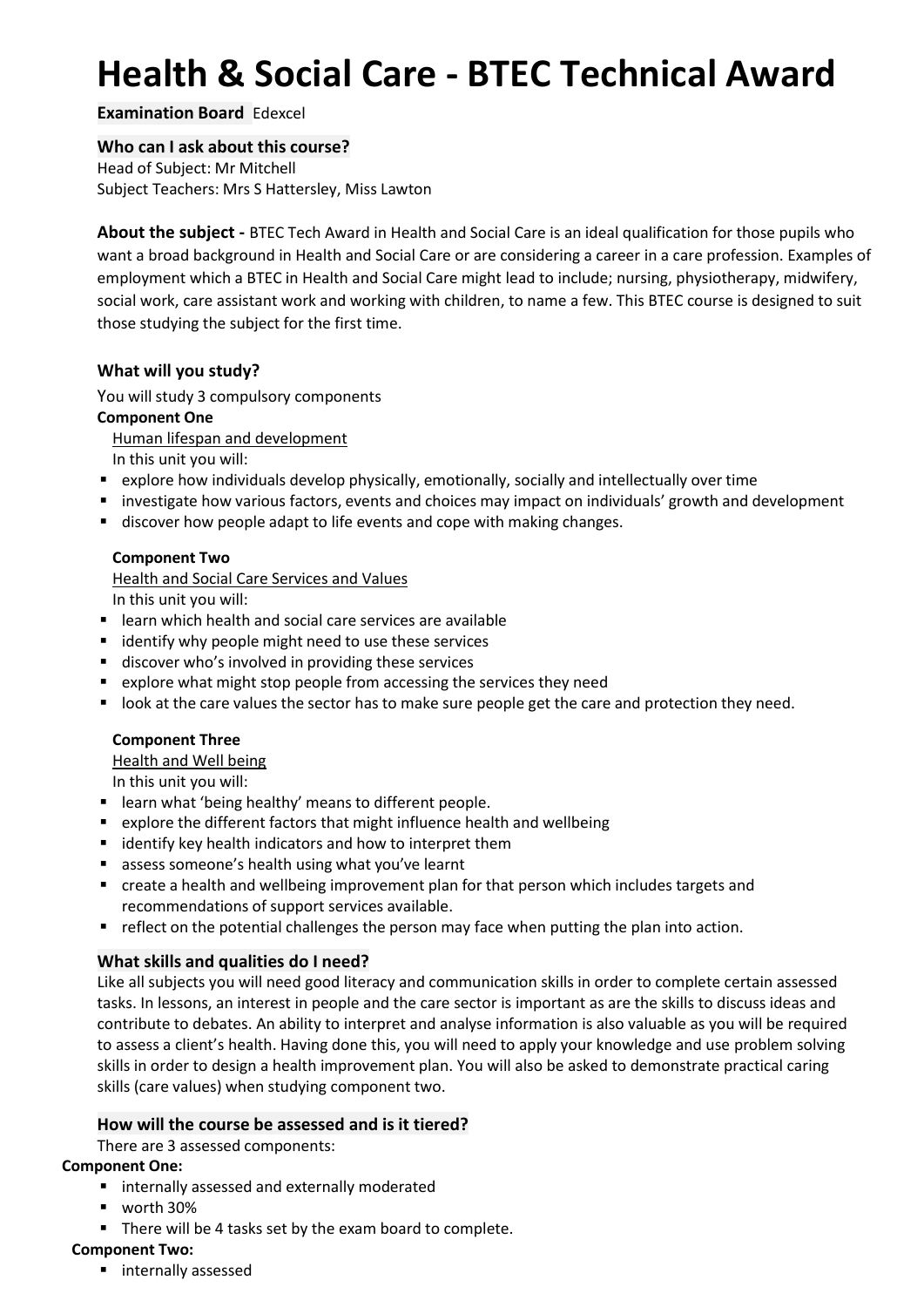- worth 30%
- There will be 5 tasks set by the exam board to complete.

### **Component Three:**

- externally assessed as an exam
- worth 40% of the final grade

### **What qualifications can I gain?** BTEC Technical Award (equivalent to a single GCSE)

### **What is next for me after this course?**

As it is a level 2 course the BTEC Tech Award is valued by employers and further education establishments in the same way as GCSE subjects are valued.

This course is also ideal for progression to more detailed study of health, social care and early years or other related courses.

### **What areas of ICT will be used/developed through the subject?**

The course would require you to use and apply ICT skills, including using the internet to research and Microsoft word to complete assessed work.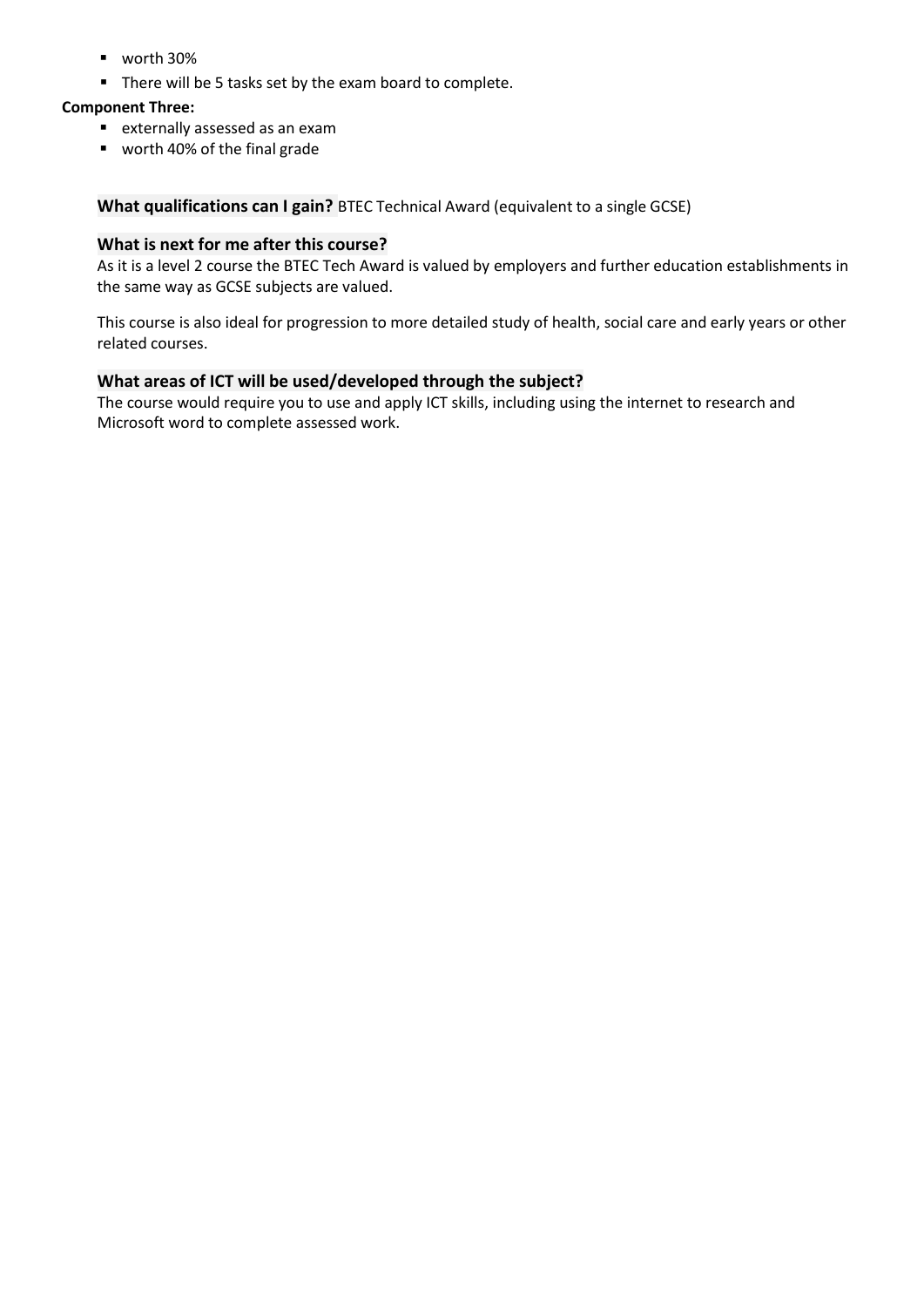# **History**

**Examination Board** OCR

### **Who can I ask about this course?**

Head of Subject Area: Mr Hickman Subject Teachers: Miss Ross Mr Kelly

### **What will I learn to do?**

GCSE History offers the chance to explore an exciting range of topics and many of the key issues that face us all during this century. We examine the History of Medicine from Medieval to modern times (and the impact upon surgery of the First World War), the Cold War (including the Cuban missile crisis), Hitler's rise to power (along with how life changed under his leadership) and the incredible reigns of Richard and John which saw wars, persecution and ended with scandals and civil war.

You will learn to test opinions against facts, develop your communication and revision skills, problem solve, think critically about evidence, debate and analyse issues from different perspectives and learn empathy - a skill that is of vital importance both now and in the future. Our updated History course is designed for 21st Century thinking! 'Study the past if you would define the future' (Confucius).

Gain knowledge through trips – the Thackeray medical museum, Holocaust centre and Berlin are among the many we run.

### **What skills do I need?**

Enthusiasm, a free thinking and critical mind… historians always question before they believe anything! An interest in people and different viewpoints also helps, as does good organisational, revision, reading and communication skills.

### **How will the course be assessed and is it tiered?**

There is no longer any coursework – all assessment is in the form of end of course written examinations (not tiered).

We support you in getting good marks by giving you end of unit exam style tests in Year 10 and Year 11. This helps you to become familiar with the time-management and revision demands of the real exam and should mean that, if you revise regularly and work consistently hard, that you should achieve a very good final grade. We show you how to get full marks on each type of questions in a very student friendly way. Our experience shows that this helps students to gain really high marks in final examinations.

### **What qualifications can I gain?** GCSE grades 9-1

### **What is next for me after this course?**

Anything! History is incredibly useful to so many careers; law, business, marketing, journalism, media and broadcasting, international diplomacy, social work and psychology to name a few. The list is endless.

Communication and independent research are a key part of History, which are essential skills for any job interview and career in the professional world. History is often about problem solving and understanding people – which are key attributes for those considering a career in medicine, nursing, social work and the armed forces.

History has never been more important. The strong focus that History places upon empathy and understanding events from different perspectives is of huge importance in the 21st Century, as our world becomes increasingly divided and faces increasingly sophisticated methods of media spin, misinformation and disinformation. Historians separate fact from opinion, challenging unhealthy stereotypes & policies that may prove to be misguided, as well as developing and communicating the solutions needed for the future wellbeing and survival of all nationalities, races and species that live on the planet.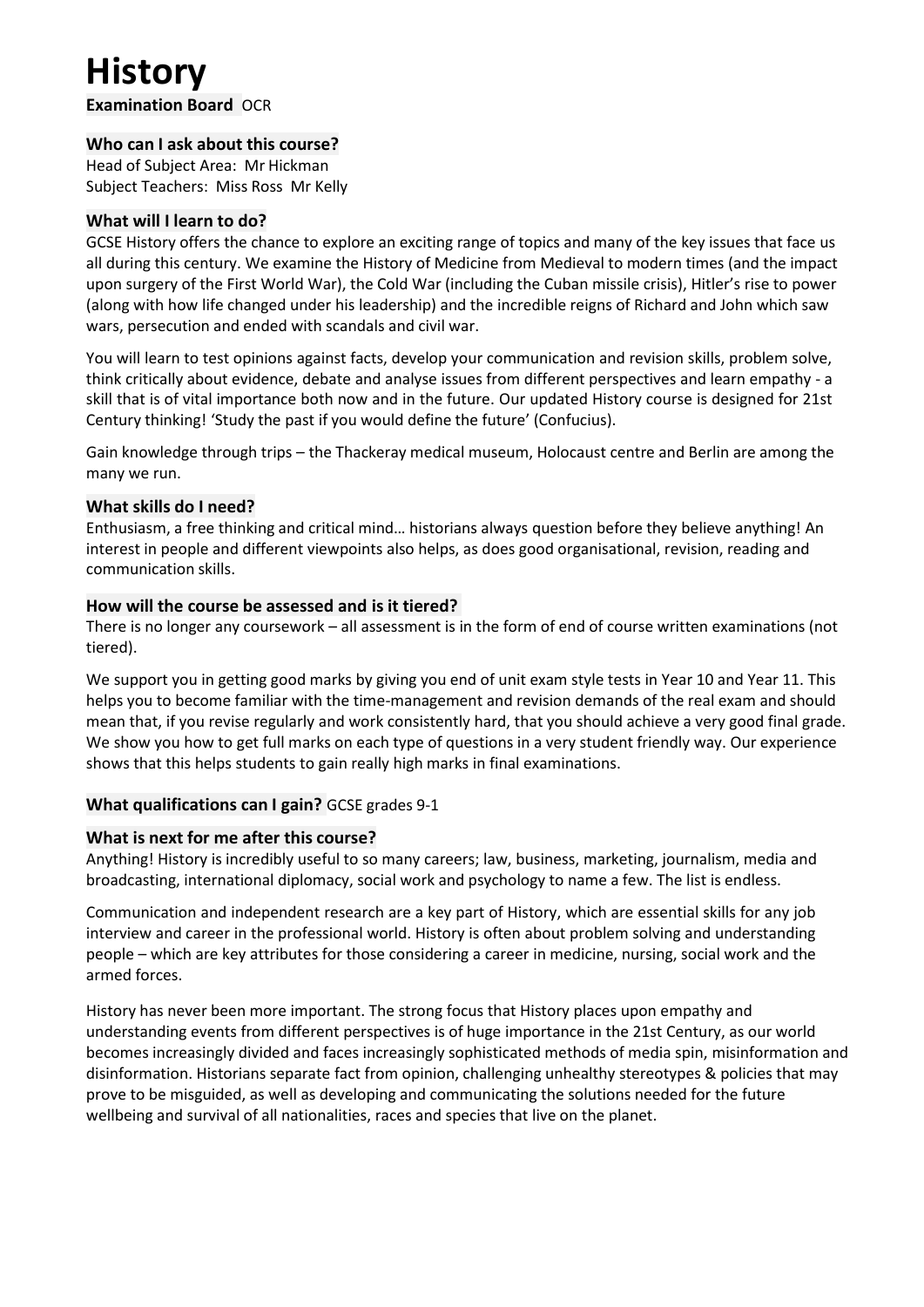# **Music**

**Examination Board** AQA

### **Who can I ask about this course?**

Head of Subject Area **:** Mrs Pigott Subject teachers: Mrs Carter Mr Markham Mrs Pigott

### **What Will I Learn To Do?**

In GCSE Music you will extend and develop your skills in the following areas:

- Composing music
- Performing music
- Listening to music
- Analysing Music
- Appraising and appreciating music

### **Composition**

You will learn composition techniques, working within a variety of styles and cultures including Pop, Jazz, Dance, Latin American, African and Classical. Much of the work will be undertaken using computers and very accessible composition software. This will enable you to create multi-track pieces and highly presentable and printable scores (written music with all parts displayed clearly).

### **Performance**

You will have the opportunity to develop performance skills within solo and group projects. You will record several performances during the year.

### **Listening and Appraising**

Over the two years you will develop aural (listening) skills through a number of activities, often linked with composition and performance work. You will learn specifically about the key elements of music and will develop your knowledge of these through the exploration of four *Areas of Study*. These are as follows:

- Classical Music 1650-1910
- Popular Music
- Traditional Music
- Modern Classical Music 1910 onwards

### **Analysis**

You will study certain pieces of music known as "Study Pieces". These pieces are chosen by the exam board. You will analyse the music, looking specifically at the ways in which the composer has used the key musical elements: rhythm, melody, harmony, structure, and instruments. The set works are as follows:

- Symphony no. 101 "The Clock", movement 2 by Joseph Haydn
- "Lucy In The Sky With Diamonds" Lennon & McCartney (Beatles)
- "With a Little Help from my Friends" Lennon & McCartney (Beatles)
- "Within You, Without You" George Harrison (Beatles)

### **What skills do I need?**

- Basic keyboard skills including some knowledge of note positions
- ICT skills, including the ability to use Cubase software (all Key Stage 3 students use this software and the Year 9s use it extensively from term 2 onwards)
- Some ability to read music (note values crotchets, quavers etc., and note placements on the stave five lines)
- Ability to perform on an instrument or voice. Students who do not have individual instrumental lessons are encouraged to do so.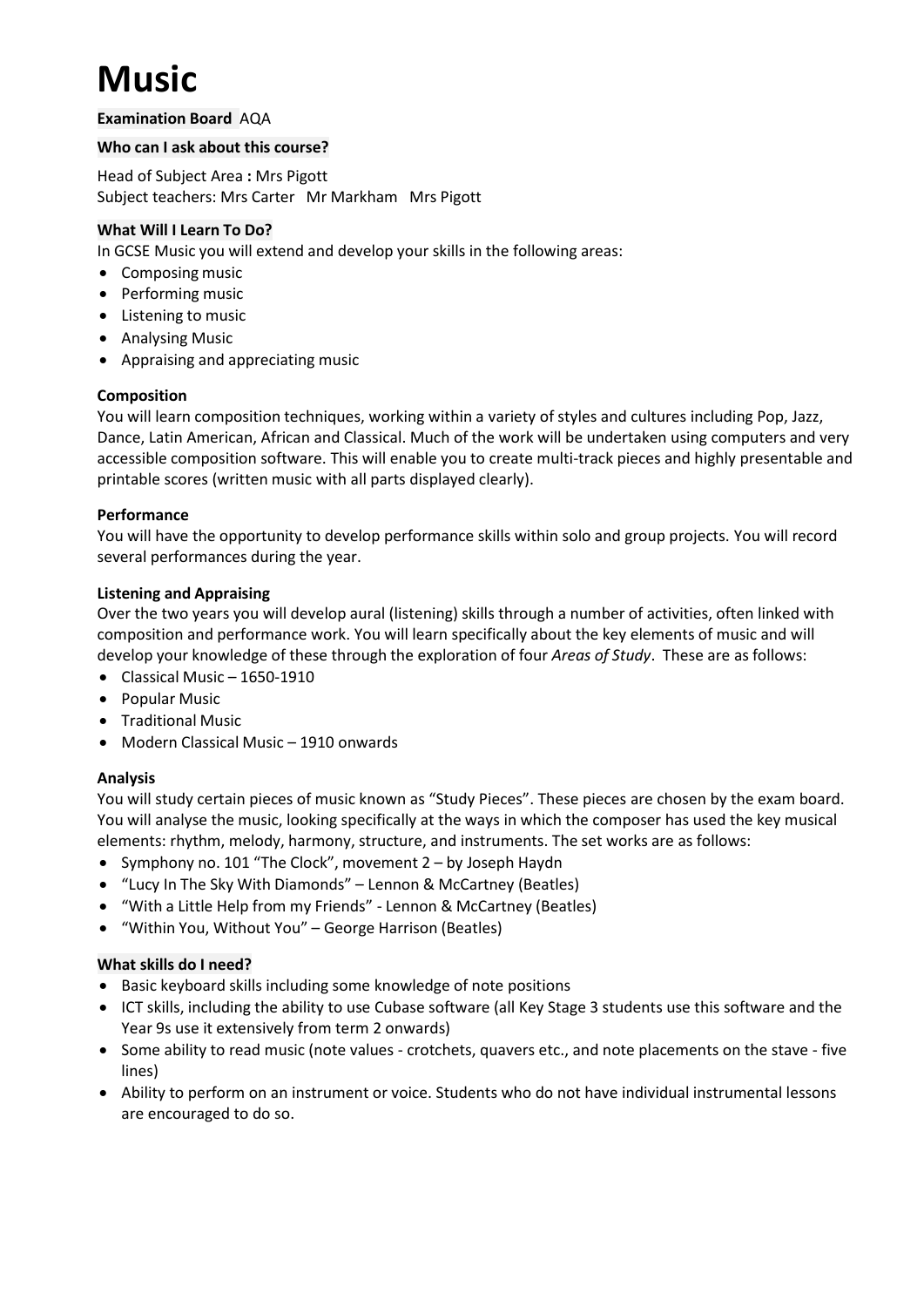### **How will the course be assessed and is it tiered?**

The course has three assessed components:

| Assessment<br>Component                                | <b>Description</b>                                                                                                                                                                      | Who Assesses this<br>component?     |
|--------------------------------------------------------|-----------------------------------------------------------------------------------------------------------------------------------------------------------------------------------------|-------------------------------------|
| <b>Component 1</b><br>Understanding<br><b>Music</b>    | Candidates it an exam at the end of Y11<br>in which they are assessed on:<br>listening skills<br>understanding of Study Pieces<br>٠                                                     | <b>AQA</b>                          |
| <b>Component 2</b><br>Performing<br><b>Music</b>       | Candidates submit the following for<br>assessment:<br>a recorded solo performance<br>a recorded ensemble performance<br>٠                                                               | Music Staff-<br>moderated by AQA    |
| <b>Component 3</b><br><b>Composing</b><br><b>Music</b> | Candidates submit the following for<br>assessment:<br>a composition in a style of their<br>■<br>choice<br>a composition in response to a brief<br>$\blacksquare$<br>from the exam board | Music Staff $-$<br>moderated by AQA |

### **What qualifications can I gain?** GCSE

### **What is next for me after this course?**

This is a recognised GCSE course and, as such, will count towards achieving the number of GCSEs as specified by any further education establishments or employers.

If you wish to further your music studies, the following options are open to you within Sheffield:

- A Level Music All Saints, Birkdale, High Storrs, King Ecgberts, King Edwards, Sheffield Academies, and Tapton
- A Level Music Technology available at High Storrs, Sheffield Academies, & Tapton
- BTEC National Diplomas available at Rotherham College, Sheffield College (including a Popular Music course)

### **Is there anything else I need to know?**

Students wishing to create a music composition workstation using their own PC or Mac should see Mrs Carter for technical help and advice.

### **What area of ICT will be used/developed through the subject?**

ICT skills, including the ability to use Cubase software (all Key Stage 3 students use this software and the Year 9s use it extensively from term 2 onwards).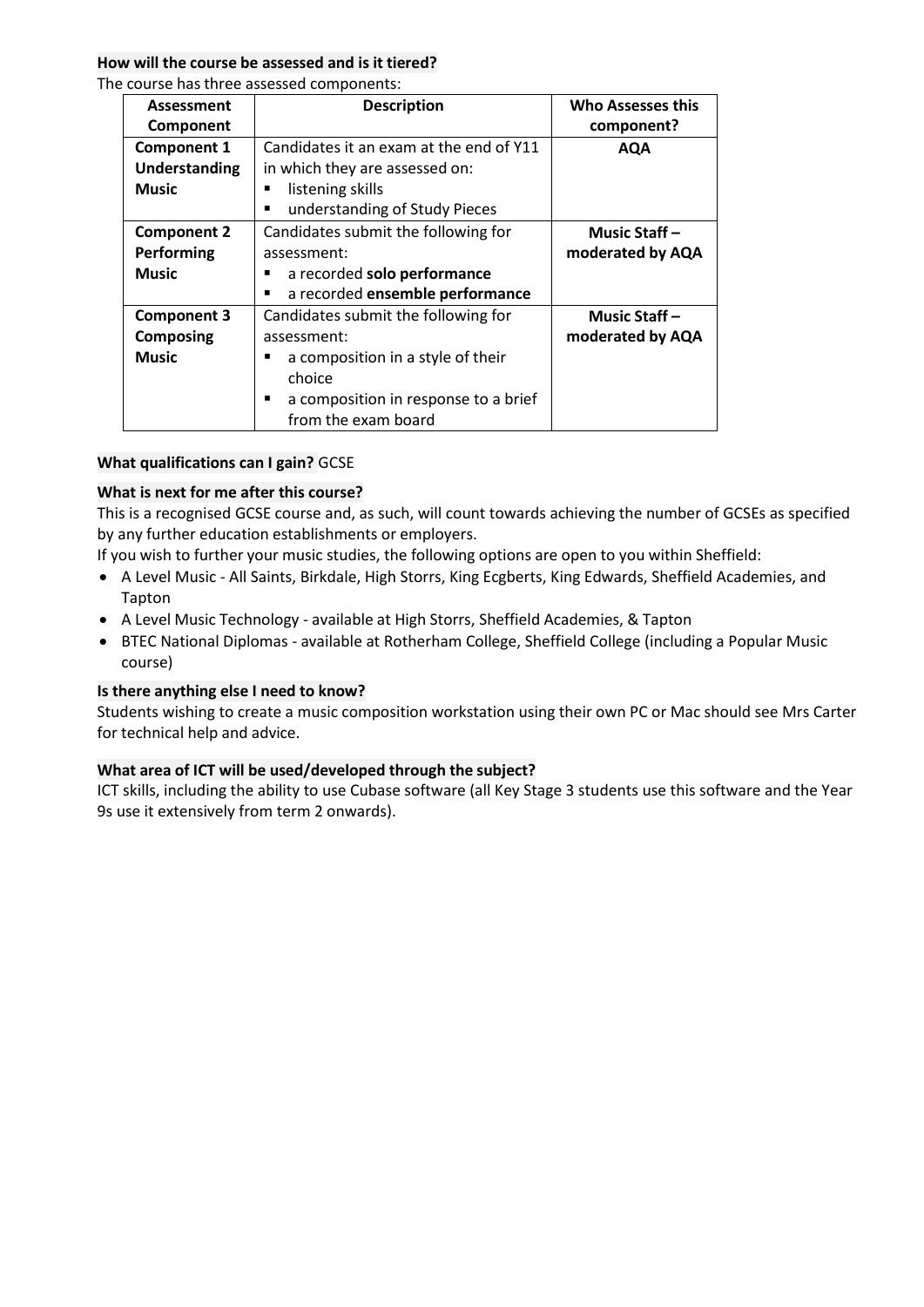# **Physical Education: BTEC Technical Award in Sport**

### **Examination Board** Pearson

**Who can I ask about this course?** Head of Subject Area: Mr Mitchell Subject Teachers: Mr Thompson, Mrs Lofthouse, Mrs Bull and Miss Lawton

**About the course:** This course is for learners interested in taking a hands-on course alongside their GCSEs that will offer them an insight into what it is like to work in the Sports sector. It provides a broad introduction and allows them to make an informed decision about their future learning and career. The qualification enables learners to develop sector-specific skills such as sport analysis and sports leadership, and personal skills such as communication, planning, time management and teamwork, through a practical and skills-based approach to learning and assessment.

Component 1 – Preparing Participants to Take Part in Sport and Physical Activity - Learners will explore the different types and provision of sport and physical activity available for different types of participants, the barriers to participation and ways to overcome these barriers to increase participation. They will also research equipment and technological advances in a chosen sport or physical activity, and how to prepare our bodies for participation in sport and physical activity.

Component 2 – Taking Part and Improving Other Participants Sporting Performance Learners will investigate the components of fitness and their effect on performance. They will take part in practical sport, explore the role of officials in sport and learn to apply methods and sporting drills to improve other participants' sporting performance.

# Component 3 – Developing Fitness to Improve Other Participants Performance in Sport and Physical Activity

Sport and Physical Activity. Learners will be introduced to and develop an understanding of the importance of fitness and the different types of fitness for performance in sport and physical activity. They will also develop an understanding of the body and fitness testing.

# **How will the course be assessed and is it tiered?**

- Component 1 *There will be 3 assignments based on these learning outcomes that are internally marked and externally moderated. (30% of final grade)*
- Component 2 *There will be 2 assignments based on these learning outcomes that are internally marked and externally moderated. (30% of final grade)*
- Component 3 Assessed through a final exam *(40% of final grade)*

# **What qualifications can I gain?**

The assessments will allow you to achieve a Pass, Merit, Distinction or Distinction\* grade. You can track your own grades along the way and set yourselftargetsto ensure you reach your personal goals.

# **What is next for me after this course?**

Studying Sports Studies or PE at A-Level or other Level 3 qualification in sport. In the longer term a variety of careers including working in Sports Development; Leisure Management; Coaching/Education; Sports Psychology and Sport Science.

# **Is there anything else I need to know?**

To be successful in this course you need to work towards completing a portfolio of evidence. Most of the evidence that contributes to your portfolio is from typed bits of work. Intrinsic motivation is important to complete the work to the set deadlines. Although there is some practical it is mostly classroom based working on your evidence.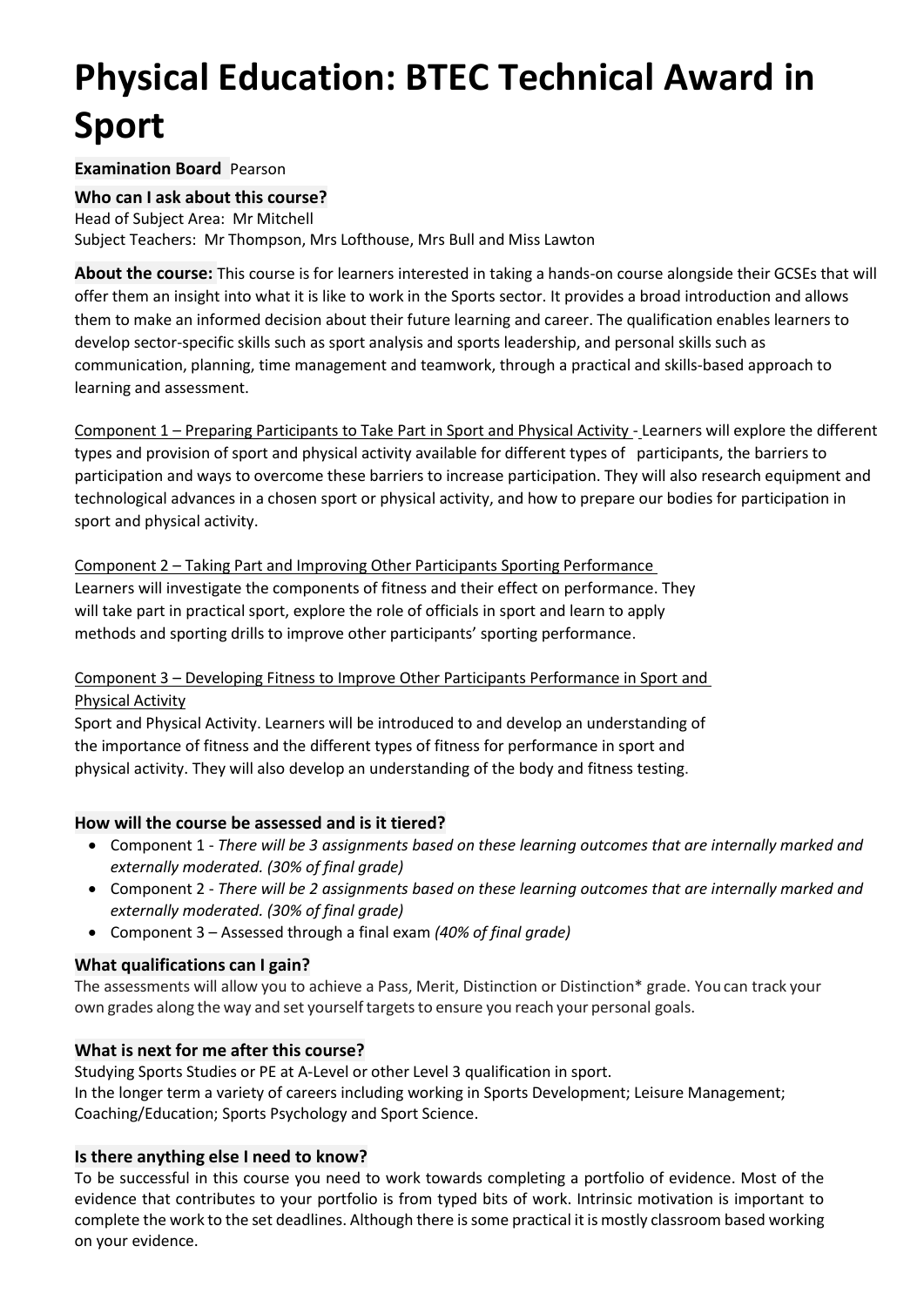# **Physical Education - GCSE**

# **Examination Board** AQA

### **Who can I ask about this course?**

Head of Subject Area: Mr Mitchell

Subject Teachers: Mr Thompson, Mrs Lofthouse, Mrs Bull and Miss Lawton

### **What Will I Learn To Do?**

The GCSE PE is made up of two main components, the theory aspect supported by the practical. You will cover demanding and complex theoretical topics that include anatomy and physiology, components of fitness and methods of training. You will be taught these in theory lessons in preparation for two written exams at the end of Year 11.

Within practical lessons, you will improve your skills to perform in a team sport and an individual sport. You will be assessed in three of these activities, one assessment from a team sport, one from an individual and finally one from either of the categories. The activities are listed below:

| <b>Team Activities</b>      |                         |                                | <b>Individual Activities</b>  |                       |                      |
|-----------------------------|-------------------------|--------------------------------|-------------------------------|-----------------------|----------------------|
| <b>Association Football</b> | Badminton               | Basketball                     | <b>Amateur Boxing</b>         | <b>Athletics</b>      | Badminton            |
| Camogie                     | Cricket                 | Dance                          | Canoeing                      | Cycling               | Dance                |
| <b>Gaelic Football</b>      | Handball                | Hockey                         | <b>Diving</b>                 | Golf                  | Gymnastics           |
| <b>Hurling</b>              | Lacrosse                | Netball                        | Equestrian                    | Kayaking              | <b>Rock Climbing</b> |
| Rowing                      | Rugby League            | <b>Rugby Union</b>             | Rowing                        | <b>Sculling</b>       | <b>Skiing</b>        |
| Squash                      | <b>Table Tennis</b>     | Tennis                         | Snowboarding                  | Squash                | Swimming             |
| Volleyball                  | Acrobatic<br>Gymnastics | <b>Figure Skating</b>          | Table-Tennis                  | Tennis                | Trampolining         |
| Futsal                      | Ice Hockey              | <b>Inline Roller</b><br>Hockey | Canoeing/kayaking<br>(sprint) | <b>Figure Skating</b> | Windsurfing          |
| Sailing                     | <b>Sculling</b>         | Water Polo                     | Sailing                       | Sculling              |                      |

You will follow a series of activities that will be chosen by your teacher and then covered in a greater depth than core PE. The aim of this is to increase your proficiency in that activity. You will learn advanced skills that will need to be performed in pressurised competitive situations. If you opt for GCSE PE your work in Core PE lessons will also be assessed to GCSE standards. Finally you will learn how to analyse and improve the sporting technique of other students and athletes.

### **What skills do I need?**

- A commitment to learn about the theoretical aspects of the course.
- A desire to improve as a physical performer
- A range of advanced physical skills
- An appreciation that sport is more than performing
- Commitment and motivation to be involved in all aspects of sport at Bradfield.

You are expected to be demonstrating an interest in sport through an involvement in at least one school extracurricular club or team. Alternatively, there is an expectation that you are actively involved in sport, at a club level, outside of school.

### **How will the course be assessed and is it tiered?**

- 2x 1hour 15minutes written exam paper; each worth 30% of your final grade
- 10% written analysis of performance assessment
- 30% practical performance in physical activity and sport
- The course is not tiered.

### **What qualifications can I gain?** GCSE grade from 9-1

# **What is next for me after this course?**

Studying Sports Studies or PE at A-Level or other Level 3 qualification in sport. In the longer term a variety of careers including working in Sports Development; Leisure Management; Coaching/Education; Sports Psychology and Sport Science.

### **Is there anything else I need to know?**

It is possible to submit Practical Assessments for activities that are in the examination board specification, but not taught in lesson time.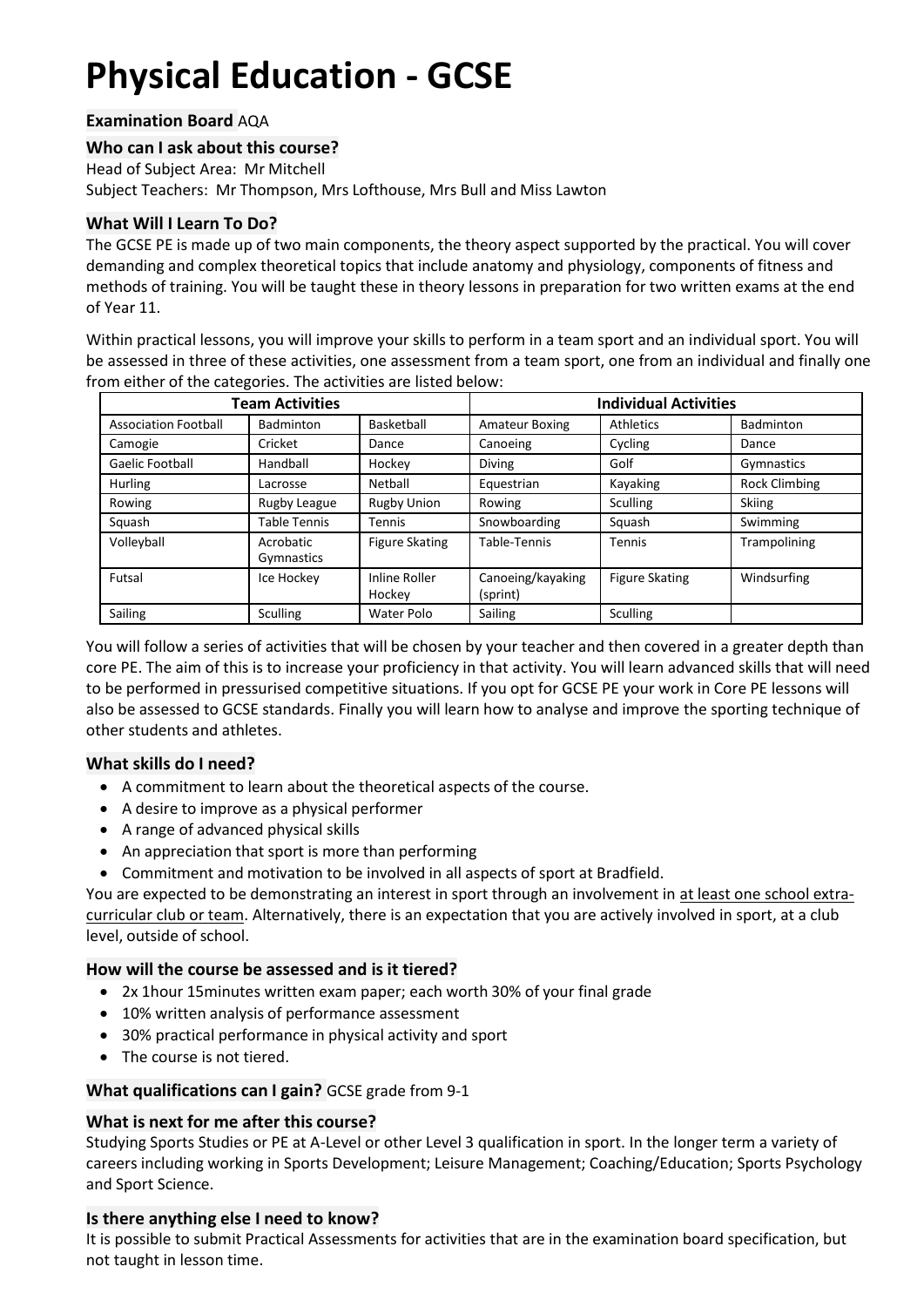# **What areas of ICT will be used/developed through the subject?**

Analysis using digital camera/camcorder; use of analysis software; word processing; fitness testing.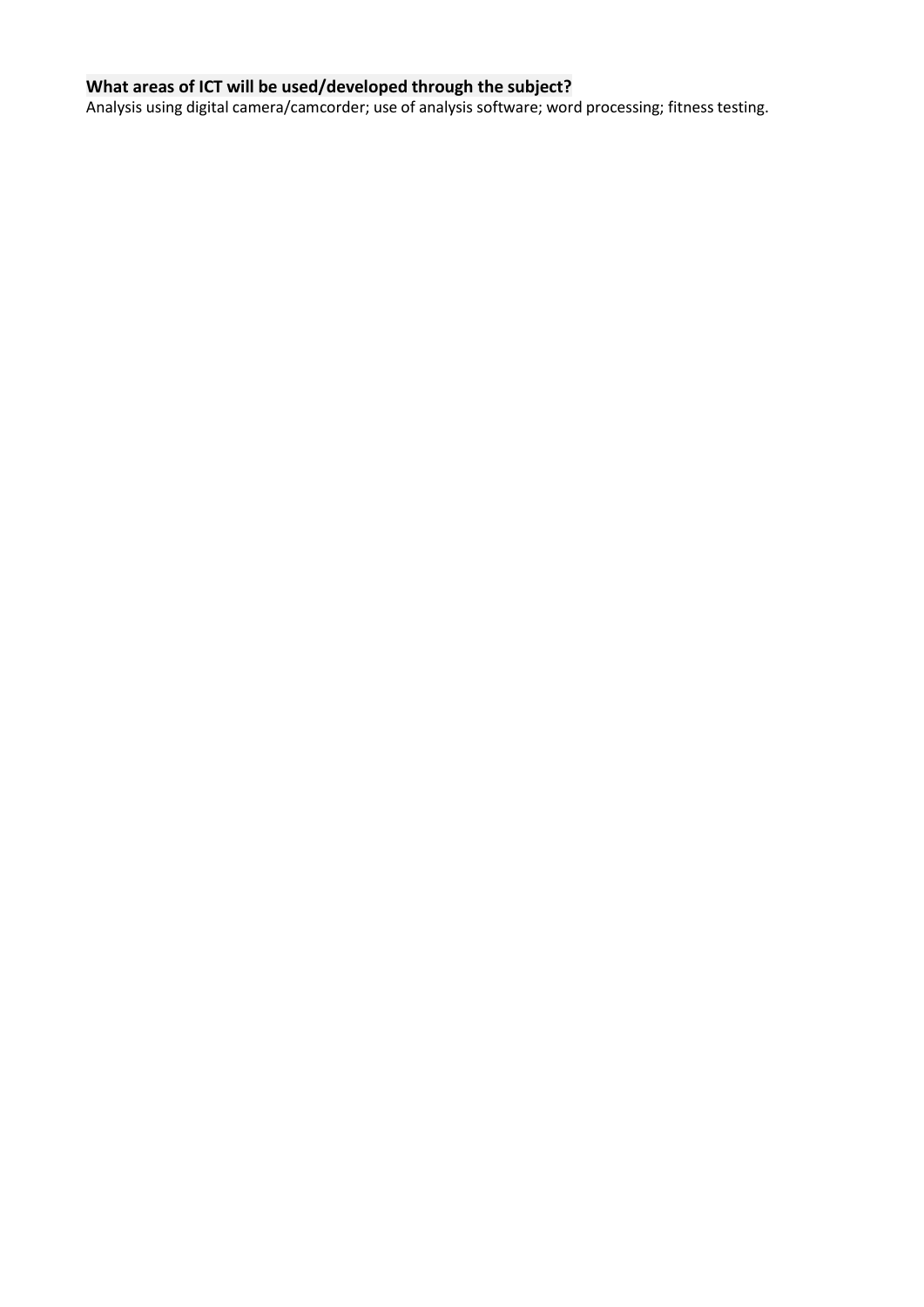# **Religion, Philosophy & Ethics**

# **Examination Board** AQA

### **Who can I ask about this course?**

Head of Subject Area: Mrs Shoaib Subject Teachers: Mrs Hattersley, Miss Waseem, Mrs Shoaib

### **What will I learn to do?**

Study religion within the context of society today. Form opinions on a variety of religious and moral issues. Investigate and analyse a range of religious and non-religious viewpoints.

### **What skills do I need?**

An open and enquiring mind An interest in the media Good levels of literacy The ability to evaluate and analyse differing opinions and be able to construct a balanced argument.

### **How will the course be assessed and is it tiered?**

Two external examination papers (One tier, levels 1-9) The course in linear and all examinations take place in Y11

There is no coursework element.

### **What qualifications can I gain?** A GCSE in Religious Studies

### **What is next for me after this course?**

A Level Philosophy and Ethics Training for careers in all disciplines, but especially those dealing with people, such as teaching, the Police force, and nursing. It is also a popular A Level for those considering Medicine or Law.

### **Is there anything else I need to know?**

You do not need to be religious to follow this course - it caters for students of any religious persuasion or none.

# **What area of ICT will be used/developed through the subject?**

Research/Investigative skills Presentation skills Analysis of the media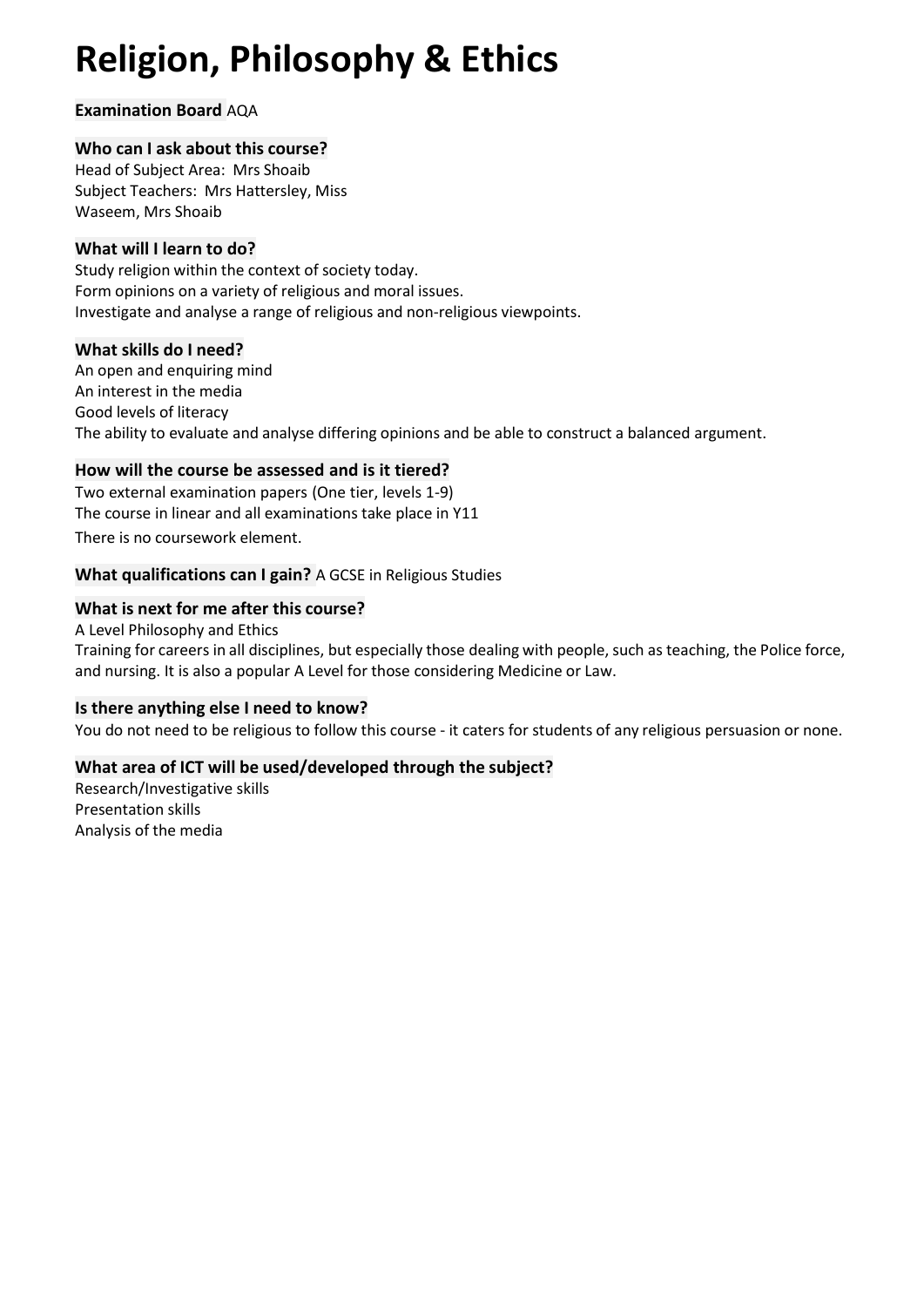# **Science: Separate Sciences or Combined Science**

### **Examination Board** OCR Gateway

### **Who can I ask about this course?**

Head of Subject Area: Mrs G Mitchell Second in Department: Mrs J Allen Subject teachers: All Science Teachers

### **What Will I Learn To Do?**

Our philosophy is Science for All and the new specification is designed to support students of all abilities and aspirations. The course aims to engage and challenge students to reach their scientific potential.

In the separate Sciences there are some additional topics and others are explored in more detail. For example in Biology cloning, genetics and sustainability; in Chemistry nanoparticles, polymers and flame emissions spectroscopy and in Physics radioactivity, waves and the solar system.

**Combined Science and Separate Science are co-teachable initially. The content in Y9 and Y10 is common to both courses and a decision will be made towards the end of Y10 about the most suitable course for each student.**

### **What skills do I need?**

The scientific skills needed have been developed throughout your Key Stage 3 study. The KS4 topics build upon this prior knowledge to extend your understanding. You will also need to take an interest in current affairs.

### **How will the course be assessed and is it tiered?**

Students study the three separate Sciences. Assessment is by terminal examination only in both qualifications with two exam papers for each discipline; all papers are equally weighted. In combined science students are awarded 2 GCSE grades based on a combination of all three disciplines with a 17 point grading scale 9-9, 9-8 … 1-2, 1-1. In Separate Science students achieve a single grade for Biology, Chemistry and Physics. There will be a range of question types on each paper including multi-choice, labelling diagrams and extended responses. The level of difficulty will be ramped to build confidence. Some questions in every paper will test your knowledge of working scientifically and mathematical skills.

Students will have short checkpoint exams and mock exams at key points over the course. Quizzes and retrieval activities are routinely used in lessons. Throughout the course there are required practical tasks; your skills will be assessed by your teacher during these investigations and formally within the final exams. The assessment for the course is tiered. You will be assessed at either Foundation Level (grade 5-1) or Higher Level (grade 9-4). The exam tier to be taken will be decided in Year 11.

### **What qualifications can I gain?**

Students will gain GCSEs in Biology, Physics and Chemistry; 3 separate GCSEs if studying Separate Science or 2 GCSEs in Combined Science if they follow this route.

### **What is next for me after this course?**

Combined Science is adequate for progression to A level but students who are likely to take Science A-levels are will be guided towards the Separate Science route.

You could also study a vocational Science option post 16 with either qualification.

### **What area of ICT will be used/developed through the subject?**

During the course, you may have the opportunity to use data logging equipment, simulation software and will do internet based research.

You will also have access to online resource to enhance your learning and promote independent study.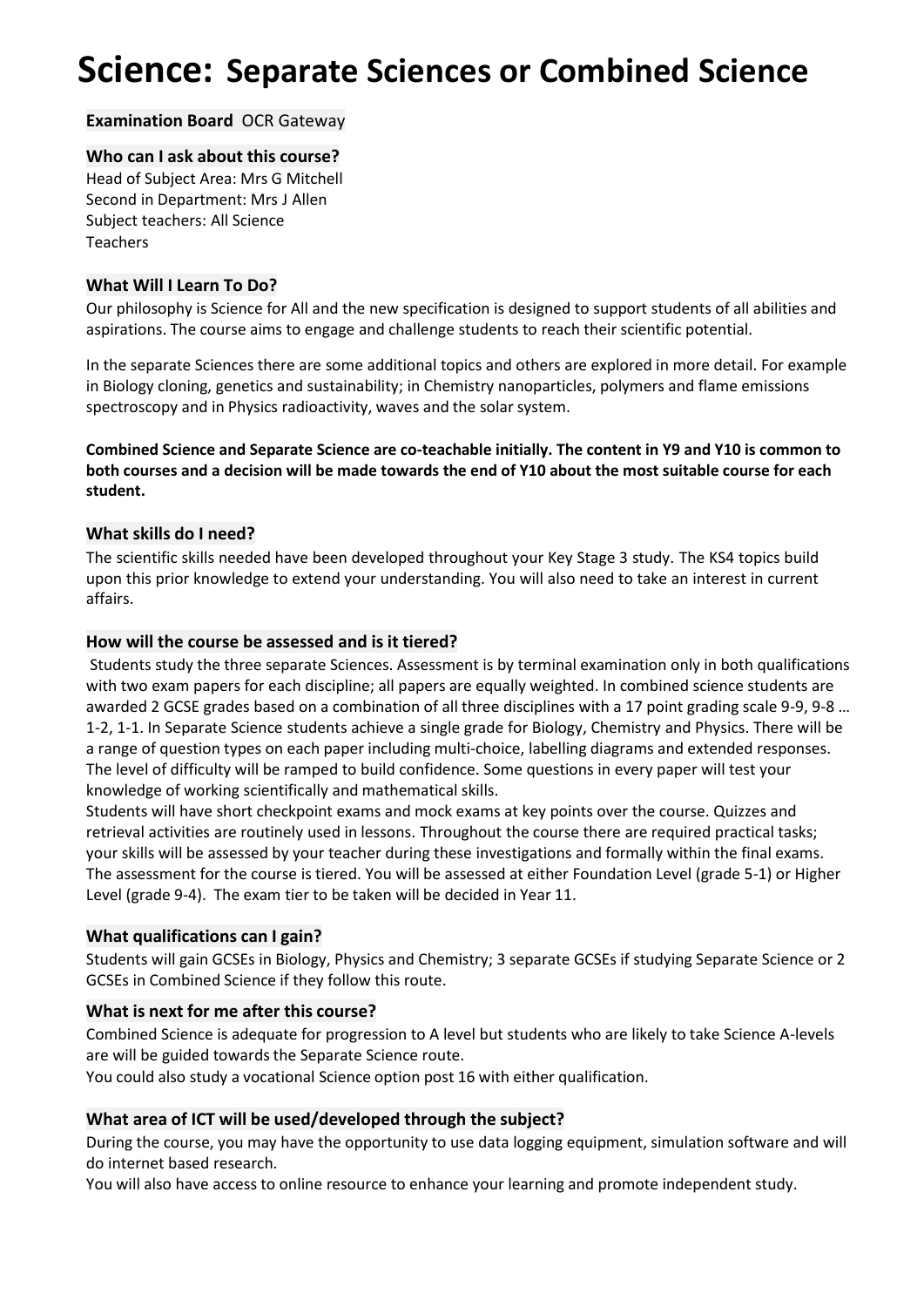# **Spanish**

### **Examination Board** AQA

**Who can I ask about this course?** Head of Subject Area: Mrs Leroux Second in Department: Miss Dieu Subject Teachers: All MFL Teachers

### **What Will I Learn to do?**

You will learn to communicate with people all over the world and find out how people live in Spanish speaking countries. The 3 themes we explore are:

- Theme 1: Identity and culture
- Theme 2: Local, national, international and global areas of interest
- Theme 3: Current and future study and employment.

You will develop a wide range of language learning skills which will help you to learn other languages in the future and enjoy life wherever you may be.

### **What skills do I need?**

You will need to:

- listen and participate in lessons, pair work and group work
- learn to work independently
- learn words and phrases accurately to write and say as well as to understand.

### **How will the course be assessed and is it tiered?**

Assessed by a tiered exam (Foundation for grades 5-1, Higher for grades 9-4) in each of 4 skills:

- Listening (25%)
- Speaking (conducted by class teachers) (25%)
- Reading (25%)
- Writing (25%)

### **What qualifications can I gain?** GCSE grades 9-1

### **What is next for me after this course?**

Languages set you free – to travel, to meet people and to have exciting new experiences.

Languages open the door to all kinds of jobs and better prospects, particularly business, tourism, law and international careers.

You will be able to study A level and vocational courses or learn other languages.

### **Is there anything else I need to know?**

The more Spanish you learn the bigger and better your world becomes. We want you to gain a sense of the excitement of the world we live in and to give you the skills to know it personally.

Spanish is spoken extensively throughout South America, a rapidly expanding trade area, which could provide exciting work opportunities.

We will try our best to offer you the chance to visit Spain during your course and to use your Spanish in real situations.